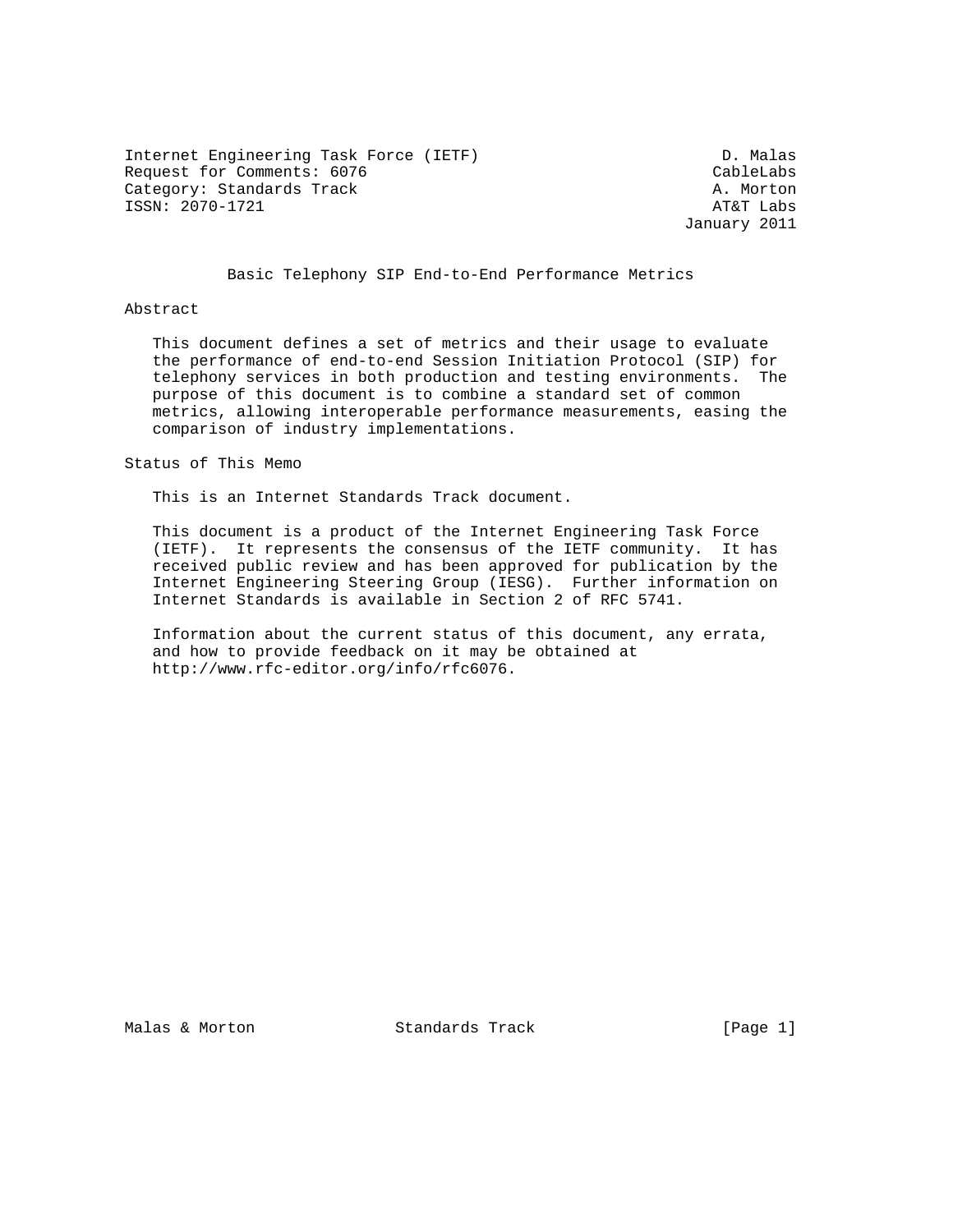#### Copyright Notice

 Copyright (c) 2011 IETF Trust and the persons identified as the document authors. All rights reserved.

 This document is subject to BCP 78 and the IETF Trust's Legal Provisions Relating to IETF Documents

 (http://trustee.ietf.org/license-info) in effect on the date of publication of this document. Please review these documents carefully, as they describe your rights and restrictions with respect to this document. Code Components extracted from this document must include Simplified BSD License text as described in Section 4.e of the Trust Legal Provisions and are provided without warranty as described in the Simplified BSD License.

 This document may contain material from IETF Documents or IETF Contributions published or made publicly available before November 10, 2008. The person(s) controlling the copyright in some of this material may not have granted the IETF Trust the right to allow modifications of such material outside the IETF Standards Process. Without obtaining an adequate license from the person(s) controlling the copyright in such materials, this document may not be modified outside the IETF Standards Process, and derivative works of it may not be created outside the IETF Standards Process, except to format it for publication as an RFC or to translate it into languages other than English.

Malas & Morton **Standards Track** [Page 2]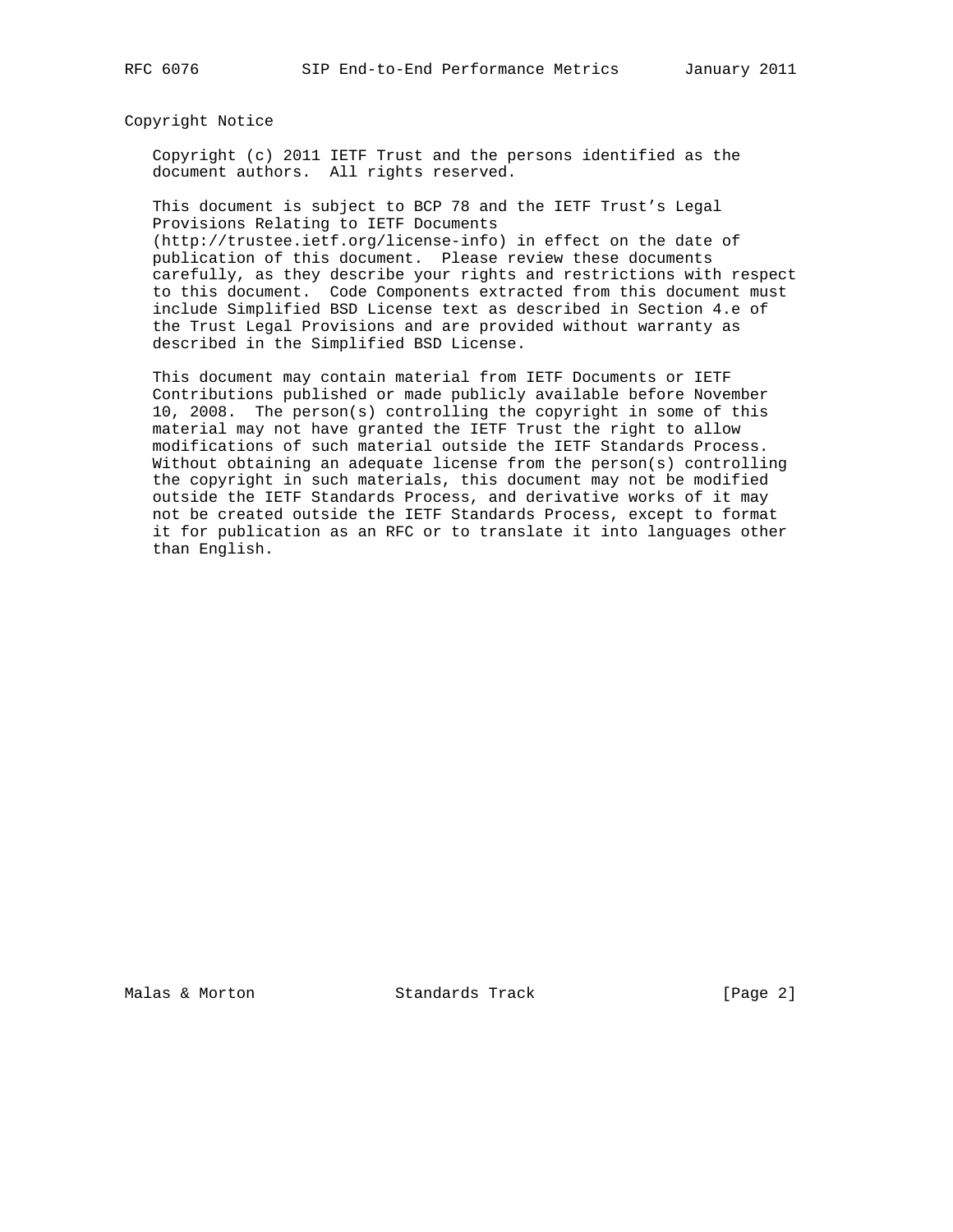Table of Contents

| 2. |                                                          |
|----|----------------------------------------------------------|
|    | 3. Time Interval Measurement and Reporting 5             |
|    |                                                          |
|    |                                                          |
|    | 4.2. Ineffective Registration Attempts (IRAs)  9         |
|    |                                                          |
|    | 4.3.1. Successful Session Setup SRD 11                   |
|    | 4.3.2. Failed Session Setup SRD 12                       |
|    | 4.4. Session Disconnect Delay (SDD) 13                   |
|    | 4.5. Session Duration Time (SDT) 15                      |
|    | 4.5.1. Successful Session Duration SDT 15                |
|    | 4.5.2. Failed Session Completion SDT 17                  |
|    | 4.6. Session Establishment Ratio (SER) 18                |
|    | 4.7. Session Establishment Effectiveness Ratio (SEER) 19 |
|    | 4.8. Ineffective Session Attempts (ISAs) 20              |
|    | 4.9. Session Completion Ratio (SCR) 21                   |
|    |                                                          |
|    |                                                          |
|    | 5.2. Back-to-Back User Agent (B2BUA) 23                  |
|    | 5.3. Authorization and Authentication 23                 |
|    |                                                          |
|    |                                                          |
|    |                                                          |
|    |                                                          |
|    |                                                          |
|    |                                                          |
|    |                                                          |
|    |                                                          |
|    |                                                          |
|    |                                                          |

### 1. Introduction and Scope

 SIP has become a widely used standard among many service providers, vendors, and end users in the telecommunications industry. Although there are many different standards for measuring the performance of telephony signaling protocols, such as Signaling System 7 (SS7), none of the metrics specifically address SIP.

 The scope of this document is limited to the definitions of a standard set of metrics for measuring and reporting SIP performance from an end-to-end perspective in a telephony environment. The metrics introduce a common foundation for understanding and quantifying performance expectations between service providers, vendors, and the users of services based on SIP. The intended

Malas & Morton **Standards Track** [Page 3]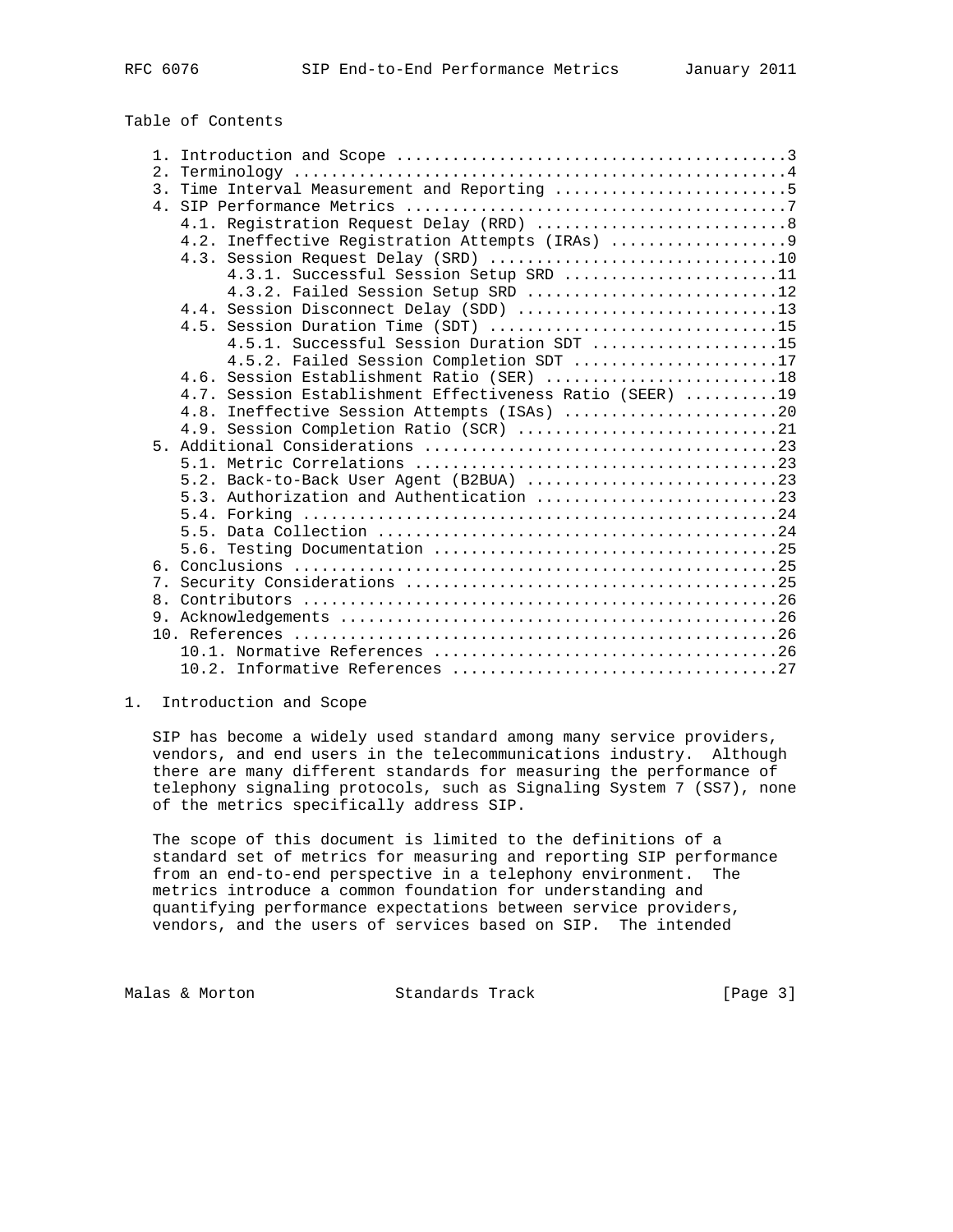audience for this document can be found among network operators, who often collect information on the responsiveness of the network to customer requests for services.

 Measurements of the metrics described in this document are affected by variables external to SIP. The following is a non-exhaustive list of examples:

- o Network connectivity
- o Switch and router performance
- o Server processes and hardware performance

 This document defines a list of pertinent metrics for varying aspects of a telephony environment. They may be used individually or as a set based on the usage of SIP within the context of a given telecommunications service.

 The metrics defined in this document DO NOT take into consideration the impairment or failure of actual application processing of a request or response. The metrics do not distinguish application processing time from other sources of delay, such as packet transfer delay.

 Metrics designed to quantify single device application processing performance are beyond the scope of this document.

 This document does not provide any numerical objectives or acceptance threshold values for the SIP performance metrics defined below, as these items are beyond the scope of IETF activities, in general.

 The metrics defined in this document are applicable in scenarios where the SIP messages launched (into a network under test) are dedicated messages for testing purposes, or where the messages are user-initiated and a portion of the live is traffic present. These two scenarios are sometimes referred to as active and passive measurement, respectively.

2. Terminology

 The following terms and conventions will be used throughout this document:

 The key words "MUST", "MUST NOT", "REQUIRED", "SHALL", "SHALL NOT", "SHOULD", "SHOULD NOT", "RECOMMENDED", "MAY", and "OPTIONAL" in this document are to be interpreted as described in RFC 2119 [RFC2119].

Malas & Morton **Standards Track** [Page 4]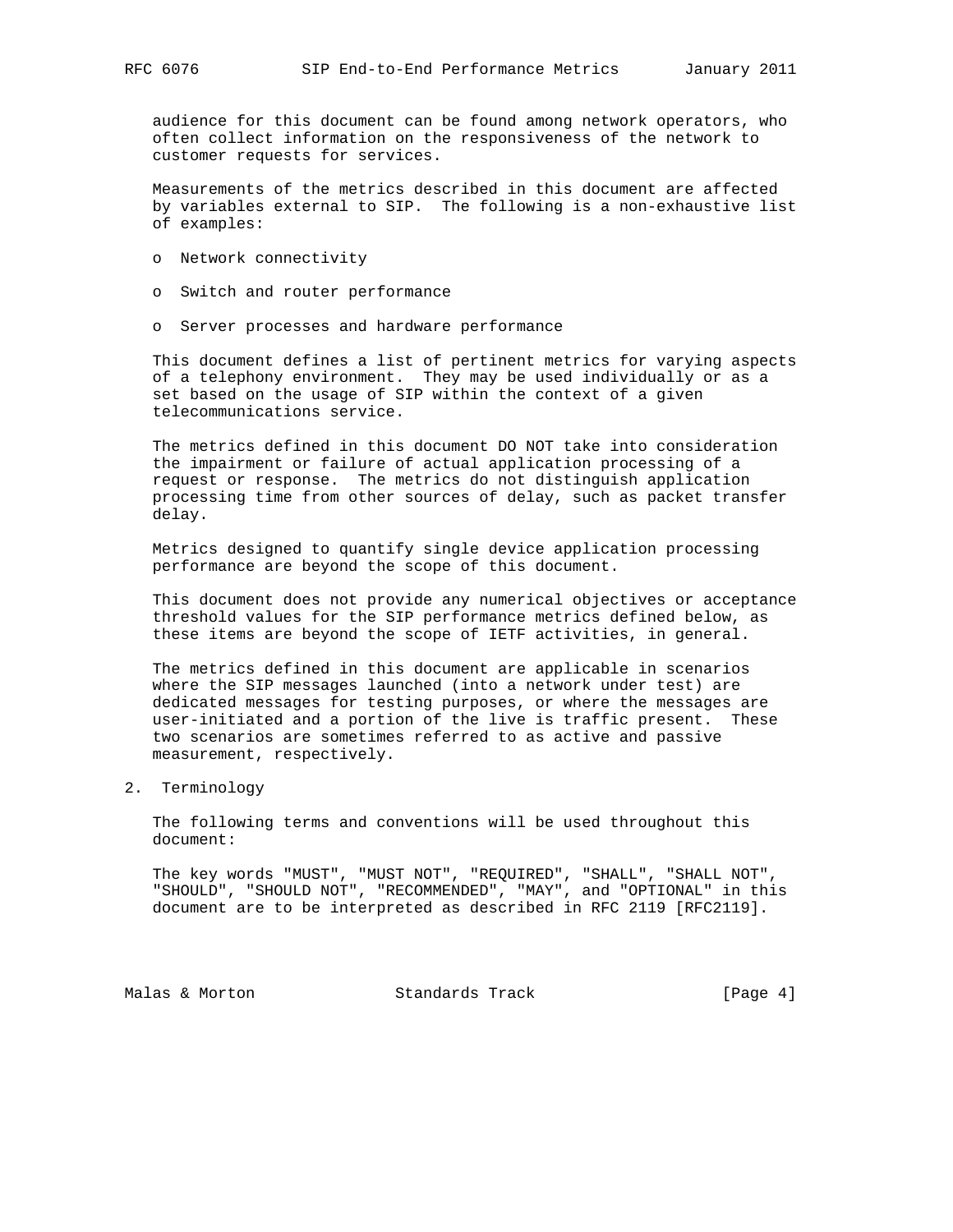End-to-End - This is described as two or more elements utilized for initiating a request, receiving the request, and responding to the request. It encompasses elements as necessary to be involved in a session dialog between the originating user agent client (UAC), destination user agent server (UAS), and any interim proxies (may also include back-to-back user agents (B2BUAs)). This may be relative to a single operator's set of elements or may extend to encompass all elements (if beyond a single operator's network) associated with a session.

 Session - As described in RFC 3261 [RFC3261], SIP is used primarily to request, create, and conclude sessions. "These sessions include Internet telephone calls, multimedia distribution, and multimedia conferences". The metrics within this document measure the performance associated with the SIP dialogs necessary to establish these sessions; therefore, they are titled as Session Request Delay, Session Disconnect Delay, etc. Although the titles of many of the metrics include this term, they are specifically measuring the signaling aspects only. Each session is identified by a unique "Call-ID", "To", and "From" header field tag.

 Session Establishment - Session establishment occurs when a 200 OK response from the target UA has been received, in response to the originating UA's INVITE setup request, indicating the session setup request was successful.

 Session Setup - As referenced within the sub-sections of Section 4.2 in this document, session setup is the set of messages and included parameters directly related to the process of a UA requesting to establish a session with a corresponding UA. This is also described as a set of steps in order to establish "ringing" [RFC3261].

#### 3. Time Interval Measurement and Reporting

 Many of the metrics defined in this memo utilize a clock to assess the time interval between two events. This section defines time related terms and reporting requirements.

t1 - start time

 This is the time instant (when a request is sent) that begins a continuous time interval. t1 occurs when the designated request has been processed by the SIP application and the first bit of the request packet has been sent from the UA or proxy (and is externally observable at some logical or physical interface).

Malas & Morton **Standards Track** [Page 5]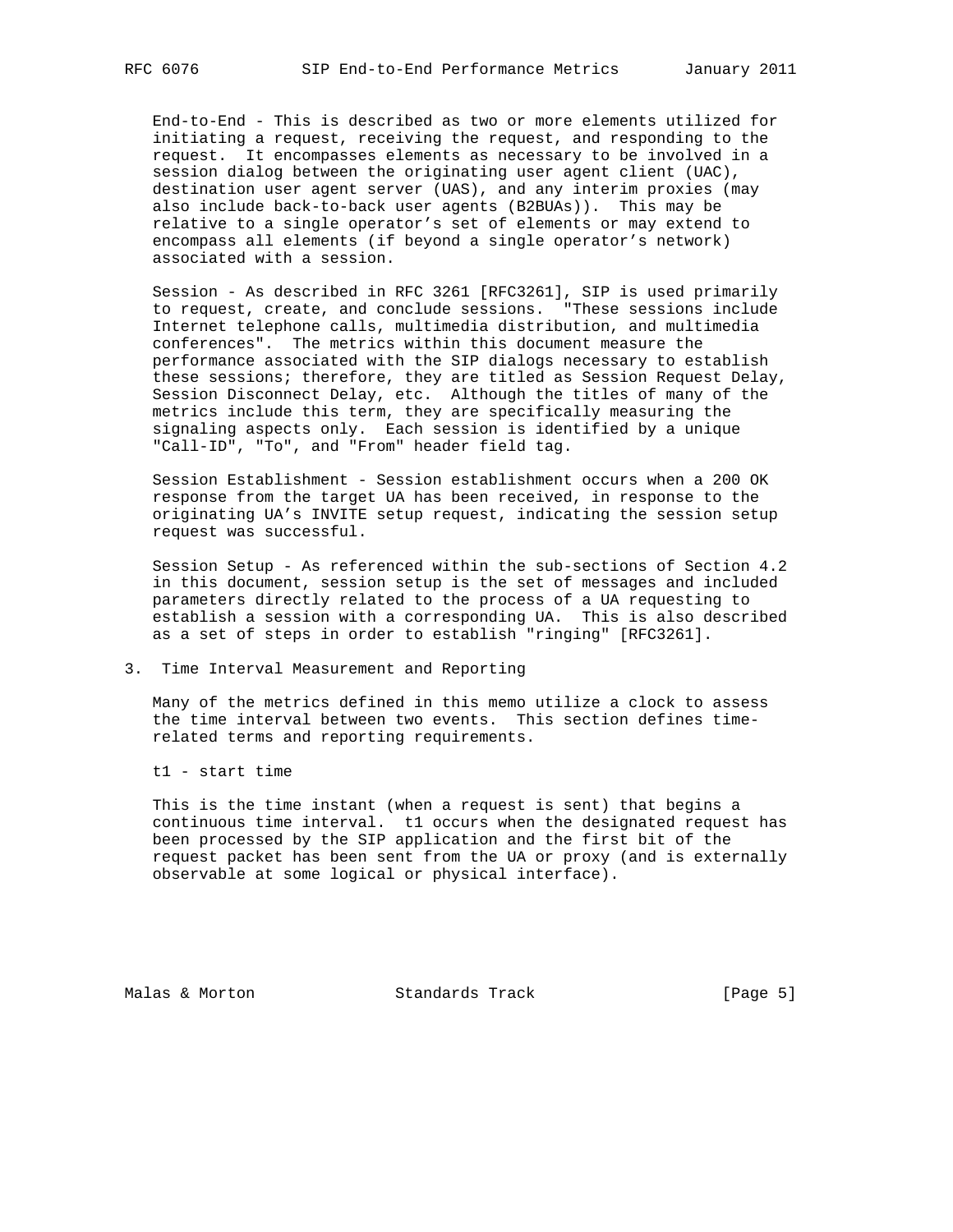t1 represents the time at which each request-response test begins, and SHALL be used to designate the time of day when a particular measurement was conducted (e.g., the Session Request Delay at "t1" (at some specific UA interface) was measured to be X ms).

### t4 - end time

 This is the time instant that concludes the continuous time interval begun when the related request is sent. t4 occurs when the last bit of the designated response is received by the SIP application at the requesting device (and is externally observable at some logical or physical interface).

 Note: The designations t2 and t3 are reserved for future use at another interface involved in satisfying a request.

 Section 10.1 of [RFC2330] describes time-related issues in measurements, and defines the errors that can be attributed to the clocks themselves. These definitions are used in the material below.

#### Time-of-Day Accuracy

 As defined above, t1 is associated with the start of a request and also serves as the time-of-day stamp associated with a single specific measurement. The clock offset [RFC2330] is the difference between t1 and a recognized primary source of time, such as UTC  $(offset = t1 - UTC)$ .

 When measurement results will be correlated with other results or information using time-of-day stamps, then the time clock that supplies t1 SHOULD be synchronized to a primary time source, to minimize the clock's offset. The clocks used at the different measurement points SHOULD be synchronized to each other, to minimize the relative offset (as defined in RFC2330). The clock's offset and the relative offset MUST be reported with each measurement.

Time Interval Accuracy

 The accuracy of the t4-t1 interval is also critical to maintain and report. The difference between a clock's offsets at t1 and t4 is one source of error for the measurement and is associated with the clock's skew [RFC2330].

Malas & Morton **Standards Track** [Page 6]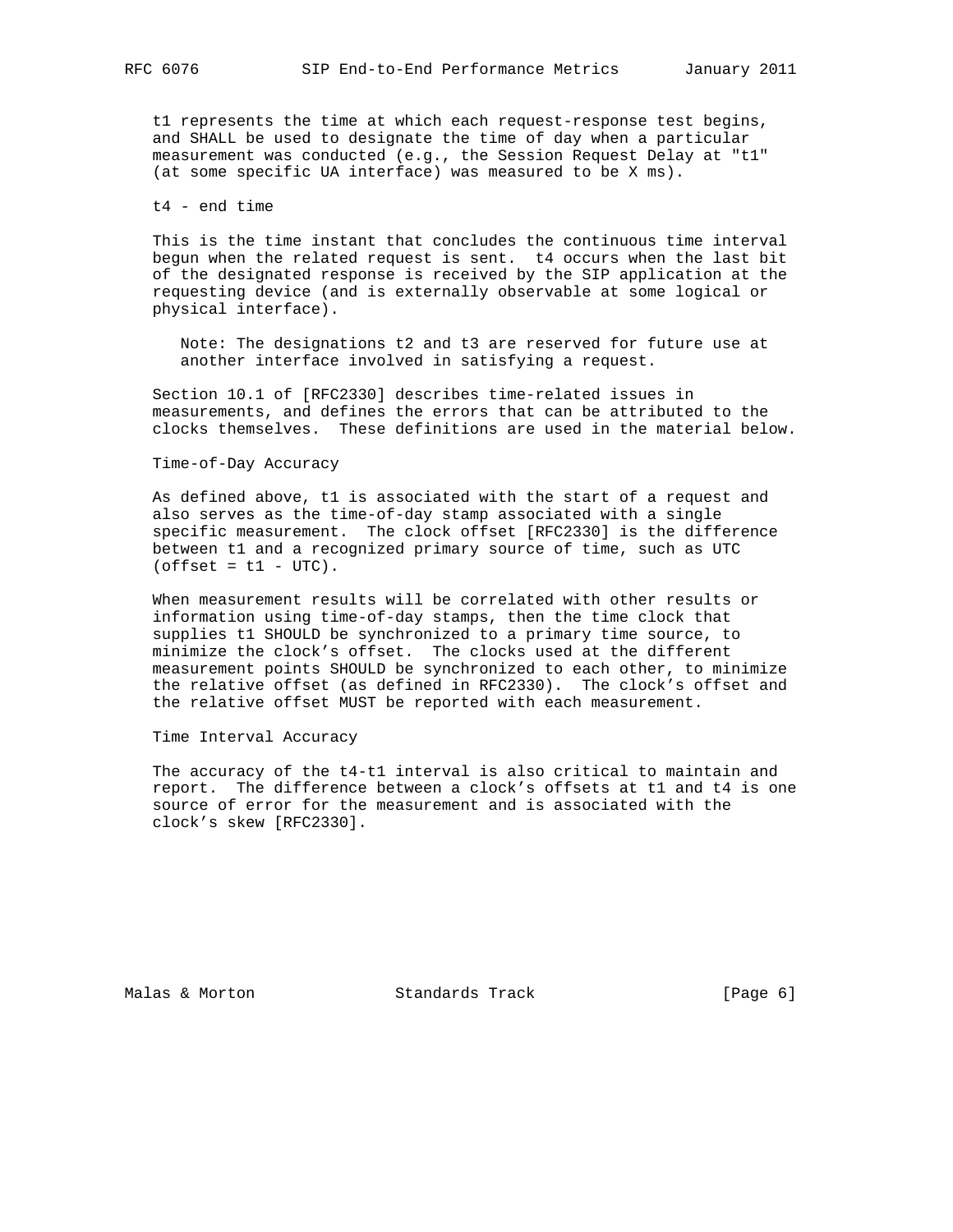A stable and reasonably accurate clock is needed to make the time interval measurements required by this memo. This source of error SHOULD be constrained to less than  $+/- 1$  ms, implying 1-part-per-1000 frequency accuracy for a 1-second interval. This implies that greater stability is required as the length of the t4-t1 increases, in order to constrain the error to be less than +/- 1 ms.

There are other important aspects of clock operation:

- 1. Synchronization protocols require some ability to make adjustments to the local clock. However, these adjustments (clock steps or slewing) can cause large errors if they occur during the t1 to t4 measurement interval. Clock correction SHOULD be suspended during a t1 to t4 measurement interval, unless the time interval accuracy requirement above will be met. Alternatively, a measurement SHOULD NOT be performed during clock correction, unless the time interval accuracy requirement above will be met.
- 2. If a free-running clock is used to make the time interval measurement, then the time of day reported with the measurement (which is normally timestamp t1) SHOULD be derived from a different clock that meets the time-of-day accuracy requirements described above.

 The physical operation of reading time from a clock may be constrained by the delay to service the interrupt. Therefore, if the accuracy of the time stamp read at t1 or t4 includes the interrupt delay, this source of error SHOULD be known and included in the error assessment.

4. SIP Performance Metrics

 In regard to all of the following metrics, t1 begins with the first associated SIP message sent by either UA, and is not reset if the UA must retransmit the same message, within the same transaction, multiple times. The first associated SIP message indicates the t1 associated with the user or application expectation relative to the request.

 Some metrics are calculated using messages from different transactions in order to measure across actions such as redirection and failure recovery. The end time is typically based on a successful end-to-end provisional response, a successful final response, or a failure final response for which there is no recovery. The individual metrics detail which message to base the end time on.

Malas & Morton **Standards Track** [Page 7]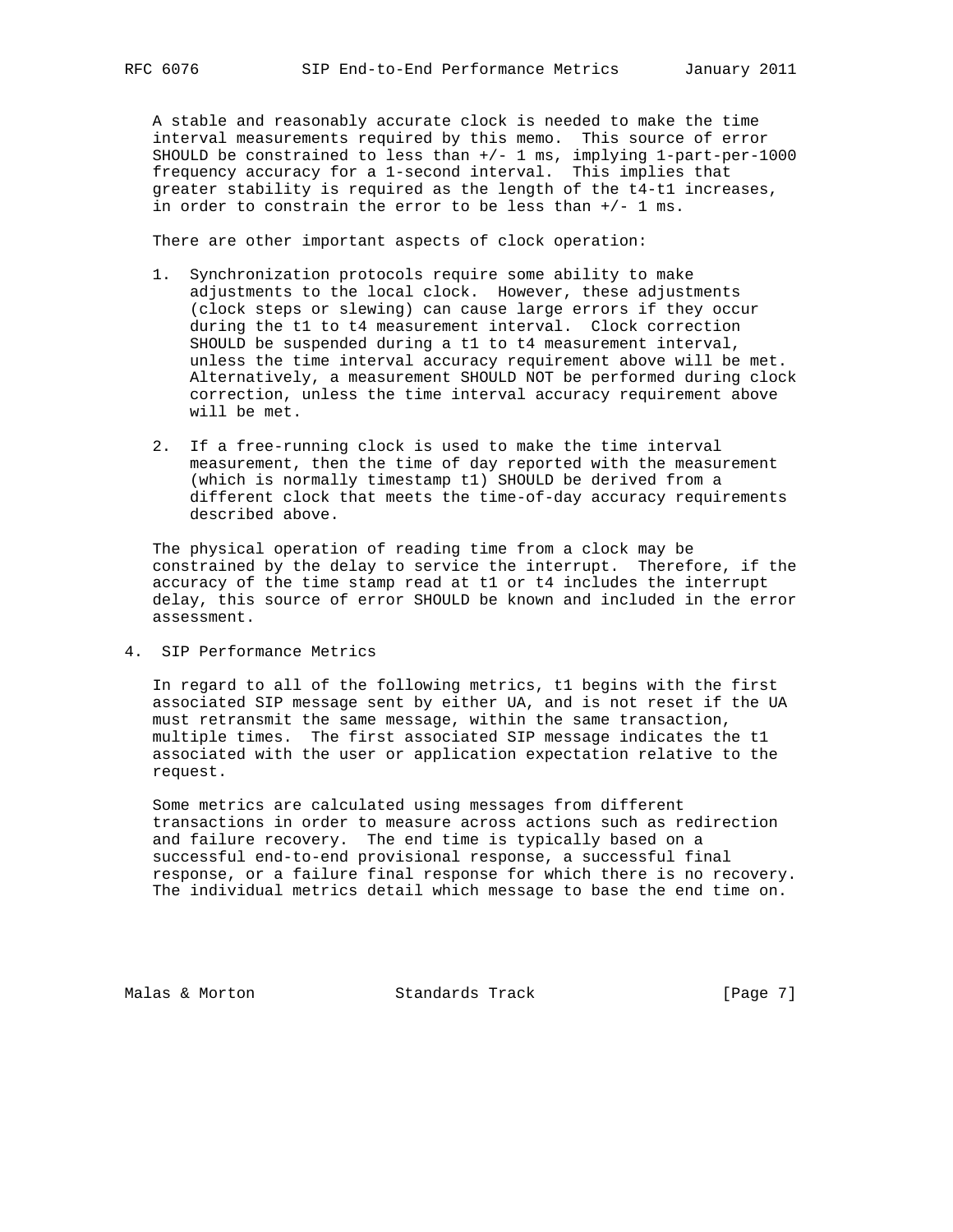The authentication method used to establish the SIP dialog will change the message exchanges. The example message exchanges used do not attempt to describe all of the various authentication types. Since authentication is frequently used, SIP Digest authentication was used for example purposes.

 In regard to all of the metrics, the accuracy and granularity of the output values are related to the accuracy and granularity of the input values. Some of the metrics below are defined by a ratio. When the denominator of this ratio is 0, the metric is undefined.

 While these metrics do not specify the sample size, this should be taken into consideration. These metrics will provide a better indication of performance with larger sample sets. For example, some SIP Service Providers (SSPs) [RFC5486] may choose to collect input over an hourly, daily, weekly, or monthly timeframe, while another SSP may choose to perform metric calculations over a varying set of SIP dialogs.

4.1. Registration Request Delay (RRD)

 Registration Request Delay (RRD) is a measurement of the delay in responding to a UA REGISTER request. RRD SHALL be measured and reported only for successful REGISTER requests, while Ineffective Registration Attempts (Section 4.2) SHALL be reported for failures. This metric is measured at the originating UA. The output value of this metric is numerical and SHOULD be stated in units of milliseconds. The RRD is calculated using the following formula:

RRD = Time of Final Response - Time of REGISTER Request

 In a successful registration attempt, RRD is defined as the time interval from when the first bit of the initial REGISTER message containing the necessary information is passed by the originating UA to the intended registrar, until the last bit of the 200 OK is received indicating the registration attempt has completed successfully. This dialog includes an expected authentication challenge prior to receiving the 200 OK as described in the following registration flow examples.

 The following message exchange provides an example of identifiable events necessary for inputs in calculating RRD during a successful registration completion:

Malas & Morton **Standards Track** [Page 8]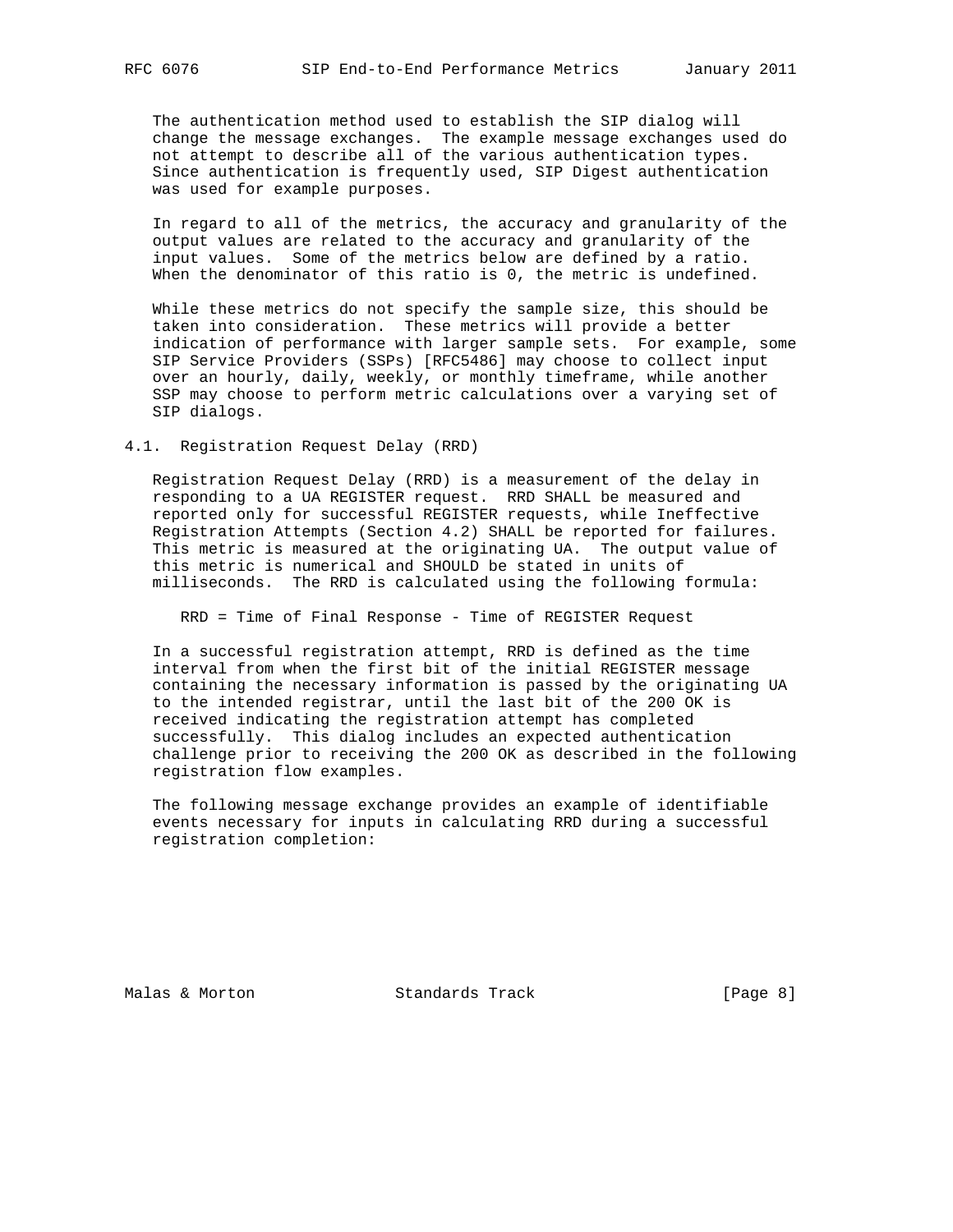

 Note: Networks with elements using primarily Digest authentication will exhibit different RRD characteristics than networks with elements primarily using other authentication mechanisms (such as Identity). Operators monitoring RRD in networks with a mixture of authentication schemes should take note that the RRD measurements will likely have a multimodal distribution.

4.2. Ineffective Registration Attempts (IRAs)

 Ineffective registration attempts are utilized to detect failures or impairments causing the inability of a registrar to receive a UA REGISTER request. This metric is measured at the originating UA. The output value of this metric is numerical and SHOULD be reported as a percentage of registration attempts.

 This metric is calculated as a percentage of total REGISTER requests. The IRA percentage is calculated using the following formula:

 # of IRAs IRA % = ----------------------------- x 100 Total # of REGISTER Requests

 A failed registration attempt is defined as a final failure response to the initial REGISTER request. It usually indicates a failure received from the destination registrar or interim proxies, or failure due to a timeout of the REGISTER request at the originating UA. A failure response is described as a 4XX (excluding 401, 402, and 407 non-failure challenge response codes), 5XX, or possible 6XX message. A timeout failure is identified by the Timer F expiring. IRAs may be used to detect problems in downstream signaling functions, which may be impairing the REGISTER message from reaching the intended registrar; or, it may indicate a registrar has become overloaded and is unable to respond to the request.

Malas & Morton **Standards Track** [Page 9]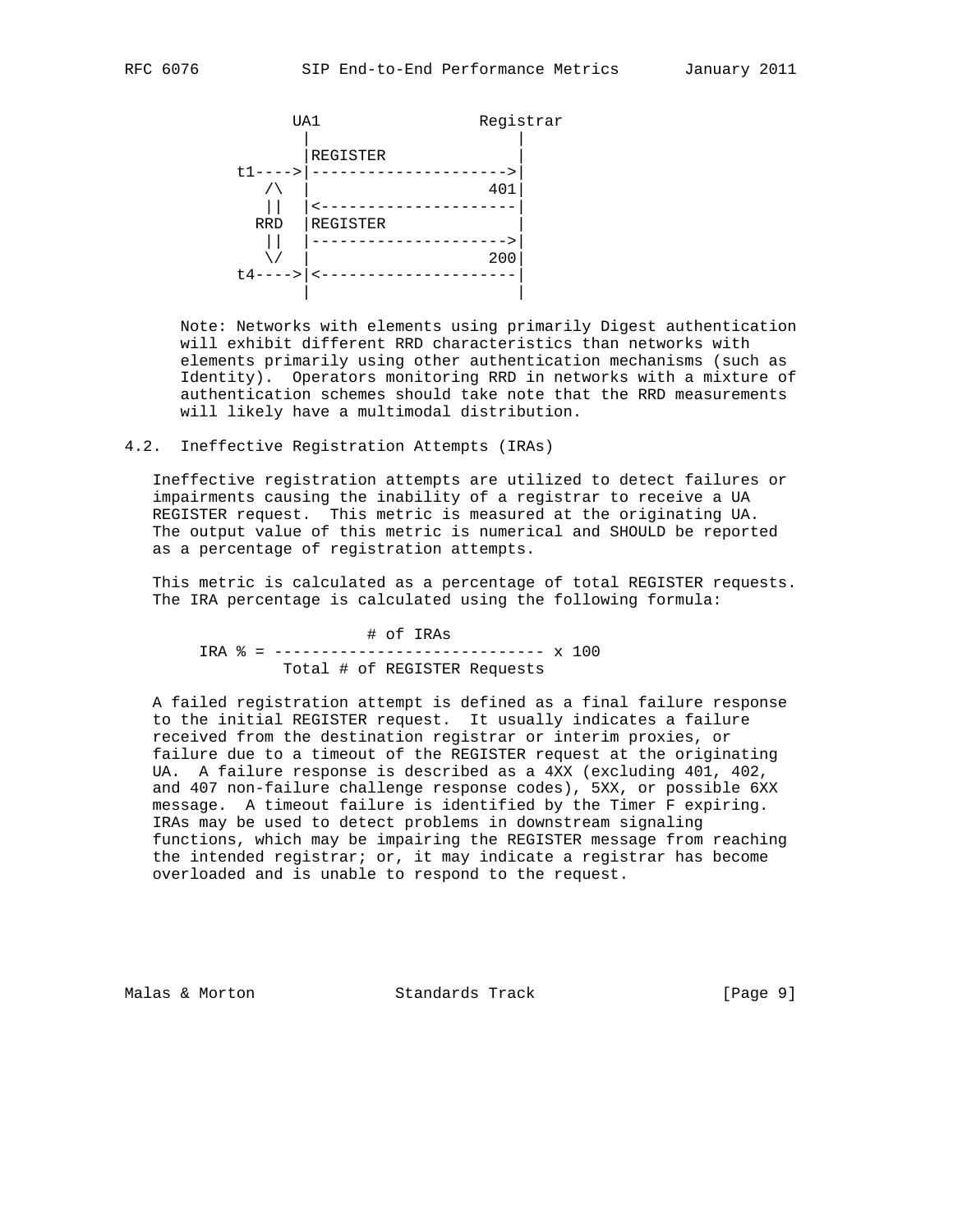The following message exchange provides a timeout example of an identifiable event necessary for input as a failed registration attempt:

| UA1 | Registrar                           |  |
|-----|-------------------------------------|--|
|     | REGISTER<br>REGISTER<br>REGISTER    |  |
|     |                                     |  |
|     | Failure ---->   *** Timer F Expires |  |

 In the previous message exchange, UA1 retries a REGISTER request multiple times before the timer expires, indicating the failure. Only the first REGISTER request MUST be used for input to the calculation and an IRA. Subsequent REGISTER retries are identified by the same transaction identifier (the same topmost Via header field branch parameter value) and MUST be ignored for purposes of metric calculation. This ensures an accurate representation of the metric output.

 The following message exchange provides a registrar servicing failure example of an identifiable event necessary for input as a failed registration attempt:



4.3. Session Request Delay (SRD)

 Session Request Delay (SRD) is utilized to detect failures or impairments causing delays in responding to a UA session request. SRD is measured for both successful and failed session setup requests as this metric usually relates to a user experience; however, SRD for session requests ending in a failure MUST NOT be combined in the same

Malas & Morton Standards Track [Page 10]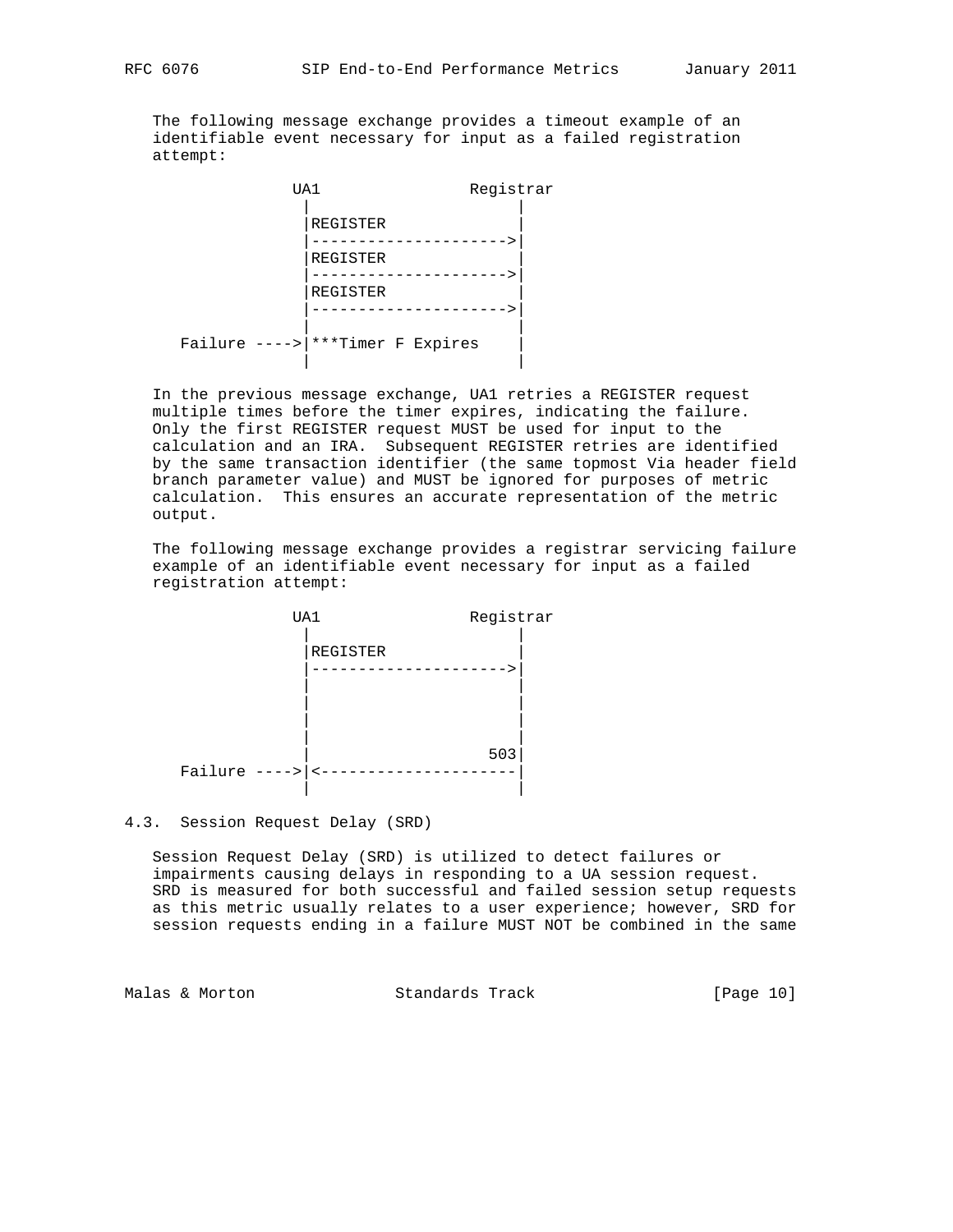result with successful requests. The duration associated with success and failure responses will likely vary substantially, and the desired output time associated with each will be significantly different in many cases. This metric is similar to Post-Selection Delay defined in [E.721], and it is measured at the originating UA only. The output value of this metric MUST indicate whether the output is for successful or failed session requests and SHOULD be stated in units of seconds. The SRD is calculated using the following formula:

SRD = Time of Status Indicative Response - Time of INVITE

#### 4.3.1. Successful Session Setup SRD

 In a successful request attempt, SRD is defined as the time interval from when the first bit of the initial INVITE message containing the necessary information is sent by the originating user agent to the intended mediation or destination agent, until the last bit of the first provisional response is received indicating an audible or visual status of the initial session setup request. (Note: In some cases, the initial INVITE may be forked. Section 5.4 provides information for consideration on forking.) In SIP, the message indicating status would be a non-100 Trying provisional message received in response to an INVITE request. In some cases, a non-100 Trying provisional message is not received, but rather a 200 message is received as the first status message instead. In these situations, the 200 message would be used to calculate the interval. In most circumstances, this metric relies on receiving a non-100 Trying message. The use of the Provisional Response ACKnowledgement (PRACK) method [RFC3262] MAY improve the quality and consistency of the results.

 The following message exchange provides an example of identifiable events necessary for inputs in calculating SRD during a successful session setup request without a redirect (i.e., 3XX message):



Malas & Morton Standards Track [Page 11]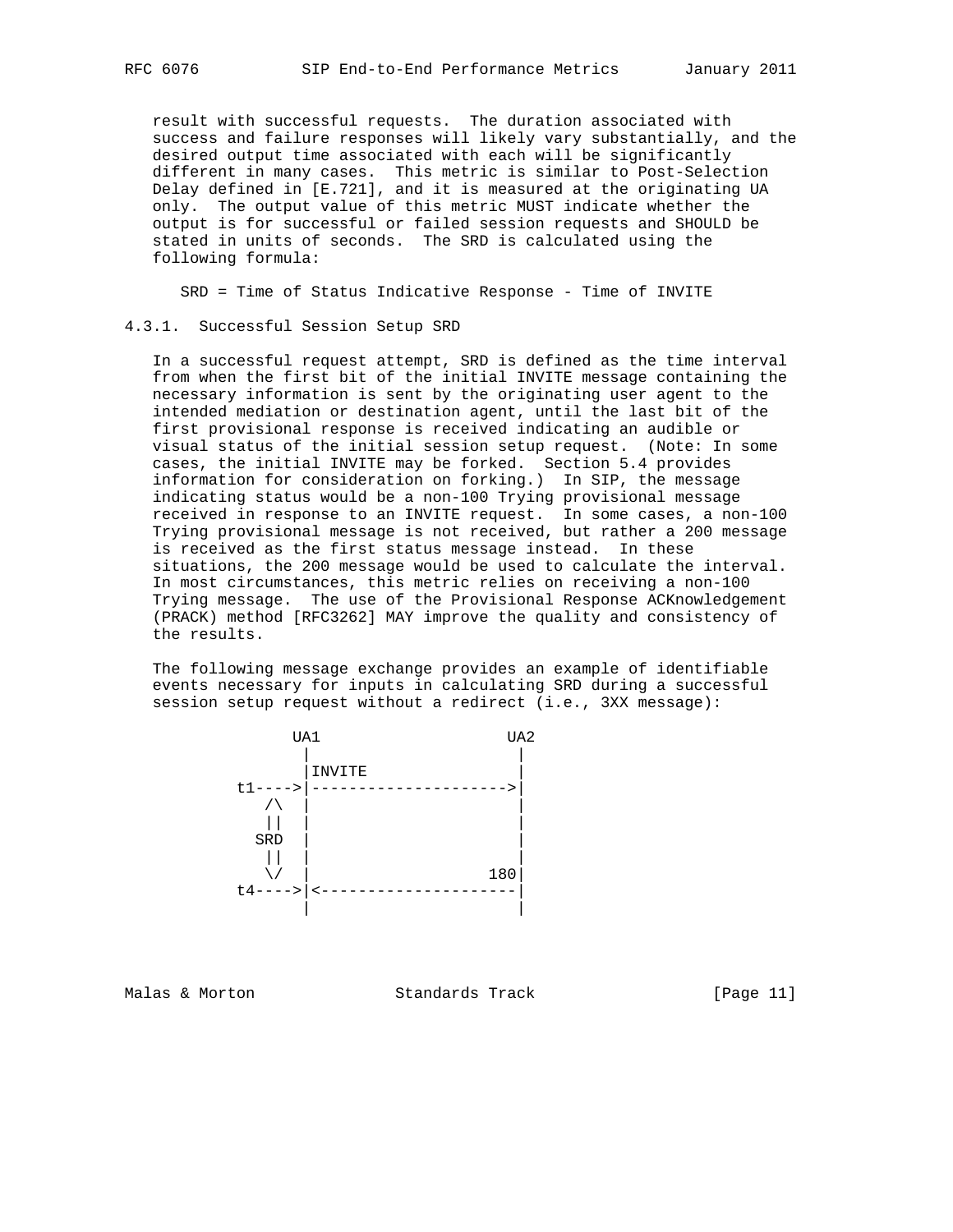The following message exchange provides an example of identifiable events necessary for inputs in calculating SRD during a successful session setup with a redirect (e.g., 302 Moved Temporarily):



4.3.2. Failed Session Setup SRD

 In a failed request attempt, SRD is defined as the time interval from when the first bit of the initial INVITE message containing the necessary information is sent by the originating agent or user to the intended mediation or destination agent, until the last bit of the first provisional response or a failure indication response. A failure response is described as a 4XX (excluding 401, 402, and 407 non-failure challenge response codes), 5XX, or possible 6XX message. A change in the metric output might indicate problems in downstream signaling functions, which may be impairing the INVITE message from reaching the intended UA or may indicate changes in end-point behavior. While this metric calculates the delay associated with a failed session request, the metric Ineffective Session Attempts (Section 4.8) is used for calculating a ratio of session attempt failures.

 The following message exchange provides an example of identifiable events necessary for inputs in calculating SRD during a failed session setup attempt without a redirect (i.e., 3XX message):

Malas & Morton Standards Track [Page 12]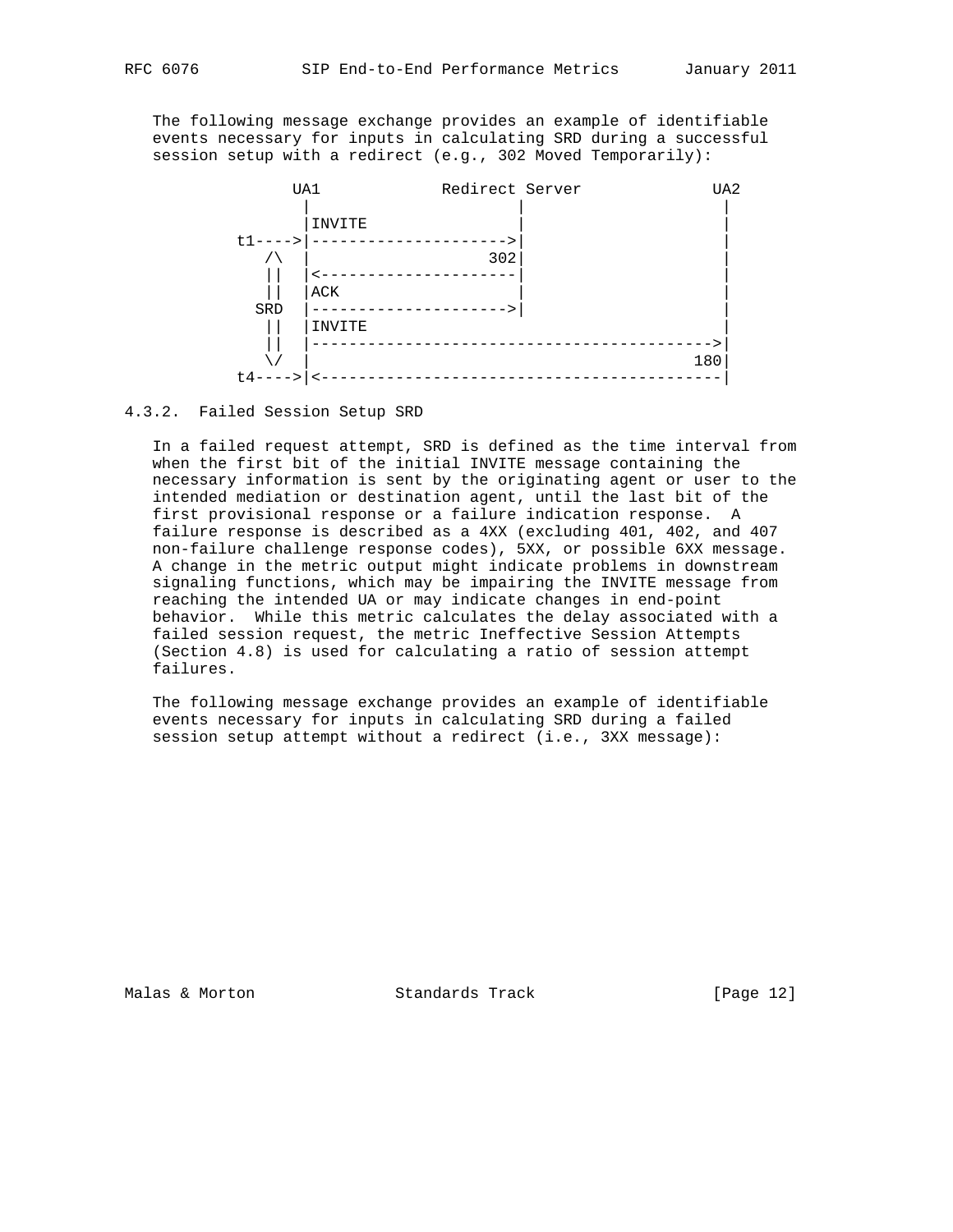

 The following message exchange provides an example of identifiable events necessary for inputs in calculating SRD during a failed session setup attempt with a redirect (e.g., 302 Moved Temporarily):



#### 4.4. Session Disconnect Delay (SDD)

 This metric is utilized to detect failures or impairments delaying the time necessary to end a session. SDD is measured for both successful and failed session disconnects; however, SDD for session disconnects ending in a failure MUST NOT be combined in the same result with successful disconnects. The duration associated with success and failure results will likely vary substantially, and the desired output time associated with each will be significantly different in many cases. It can be measured from either end-point UA involved in the SIP dialog. The output value of this metric is numerical and SHOULD be stated in units of milliseconds. The SDD is calculated using the following formula:

SDD = Time of 2XX or Timeout - Time of Completion Message (BYE)

 SDD is defined as the interval between the first bit of the sent session completion message, such as a BYE, and the last bit of the subsequently received 2XX response. In some cases, a recoverable

Malas & Morton **Standards Track** [Page 13]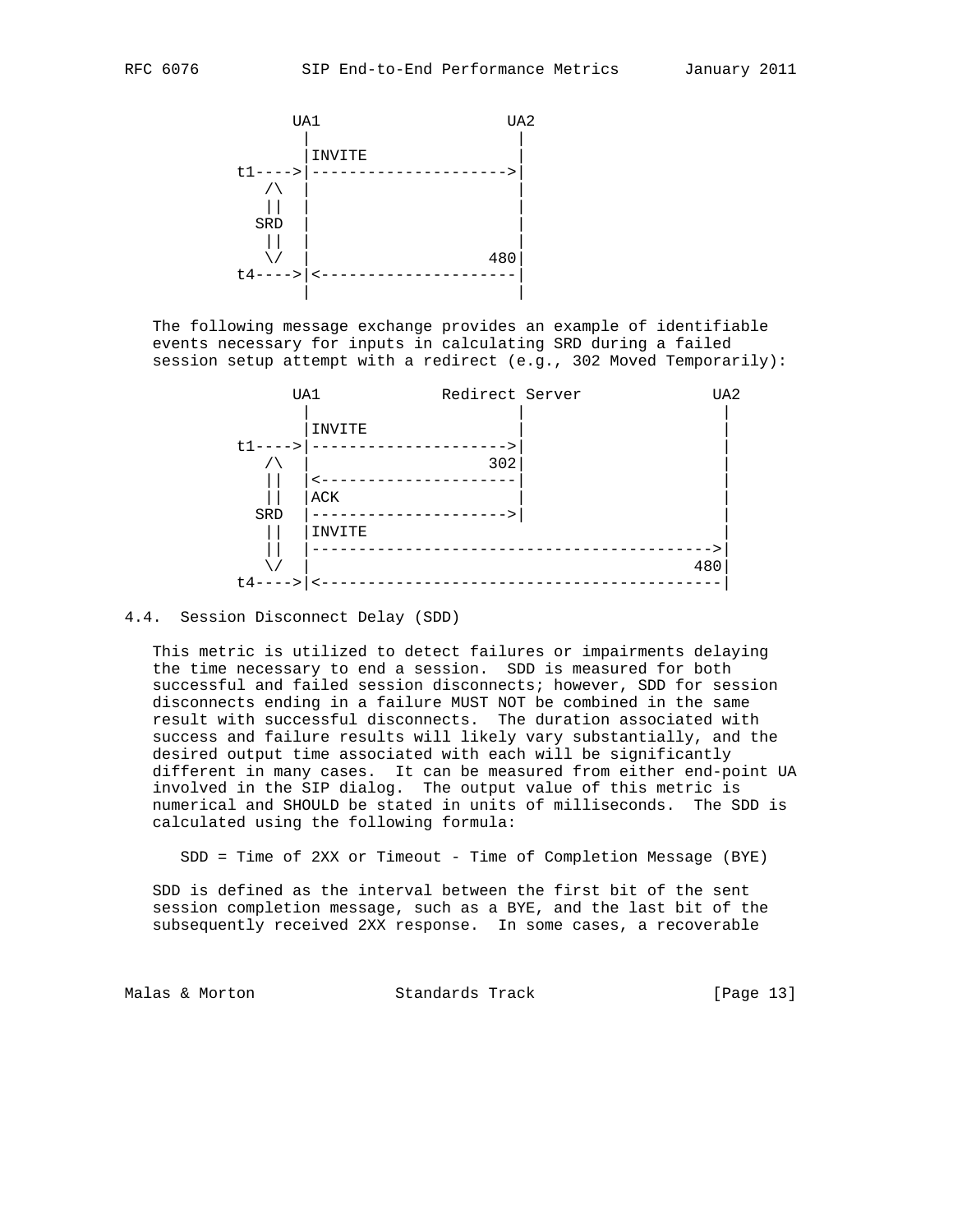error response, such as a 503 Retry-After, may be received. In such situations, these responses should not be used as the end time for this metric calculation. Instead, the successful (2XX) response related to the recovery message is used. The following message exchanges provide an example of identifiable events necessary for inputs in calculating SDD during a successful session completion:

Measuring SDD at the originating UA (UA1) -



Measuring SDD at the target UA (UA2) -



Malas & Morton **Standards Track** [Page 14]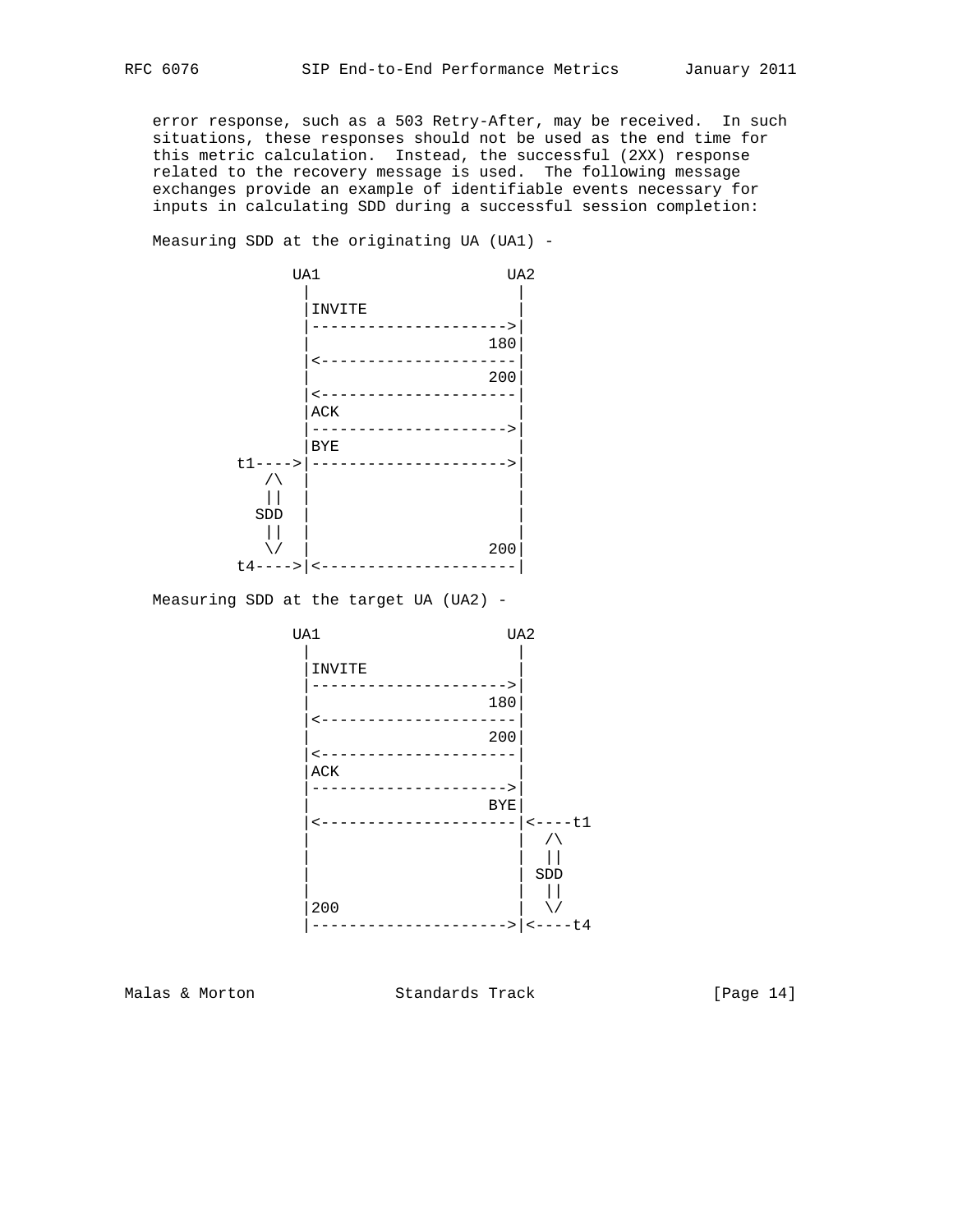In some cases, no response is received after a session completion message is sent and potentially retried. In this case, the completion message, such as a BYE, results in a Timer F expiration. Sessions ending in this manner SHOULD be excluded from the metric calculation.

## 4.5. Session Duration Time (SDT)

 This metric is used to detect problems (e.g., poor audio quality) causing short session durations. SDT is measured for both successful and failed session completions. It can be measured from either end point UA involved in the SIP dialog. This metric is similar to Call Hold Time, and it is traditionally calculated as Average Call Hold Time (ACHT) in telephony applications of SIP. The output value of this metric is numerical and SHOULD be stated in units of seconds. The SDT is calculated using the following formula:

SDT = Time of BYE or Timeout - Time of 200 OK response to INVITE

 This metric does not calculate the duration of sessions leveraging early media. For example, some automated response systems only use early media by responding with a SIP 183 Session Progress message with the Session Description Protocol (SDP) connecting the originating UA with the automated message. Usually, in these sessions the originating UA never receives a 200 OK, and the message exchange ends with the originating UA sending a CANCEL.

### 4.5.1. Successful Session Duration SDT

 In a successful session completion, SDT is calculated as an average and is defined as the duration of a dialog defined by the interval between receipt of the first bit of a 200 OK response to an INVITE, and receipt of the last bit of an associated BYE message indicating dialog completion. Retransmissions of the 200 OK and ACK messages due to network impairments do not reset the metric timers.

 The following message exchanges provide an example of identifiable events necessary for inputs in calculating SDT during a successful session completion. (The message exchanges are changed between the originating and target UAs to provide varying examples.):

Malas & Morton Standards Track [Page 15]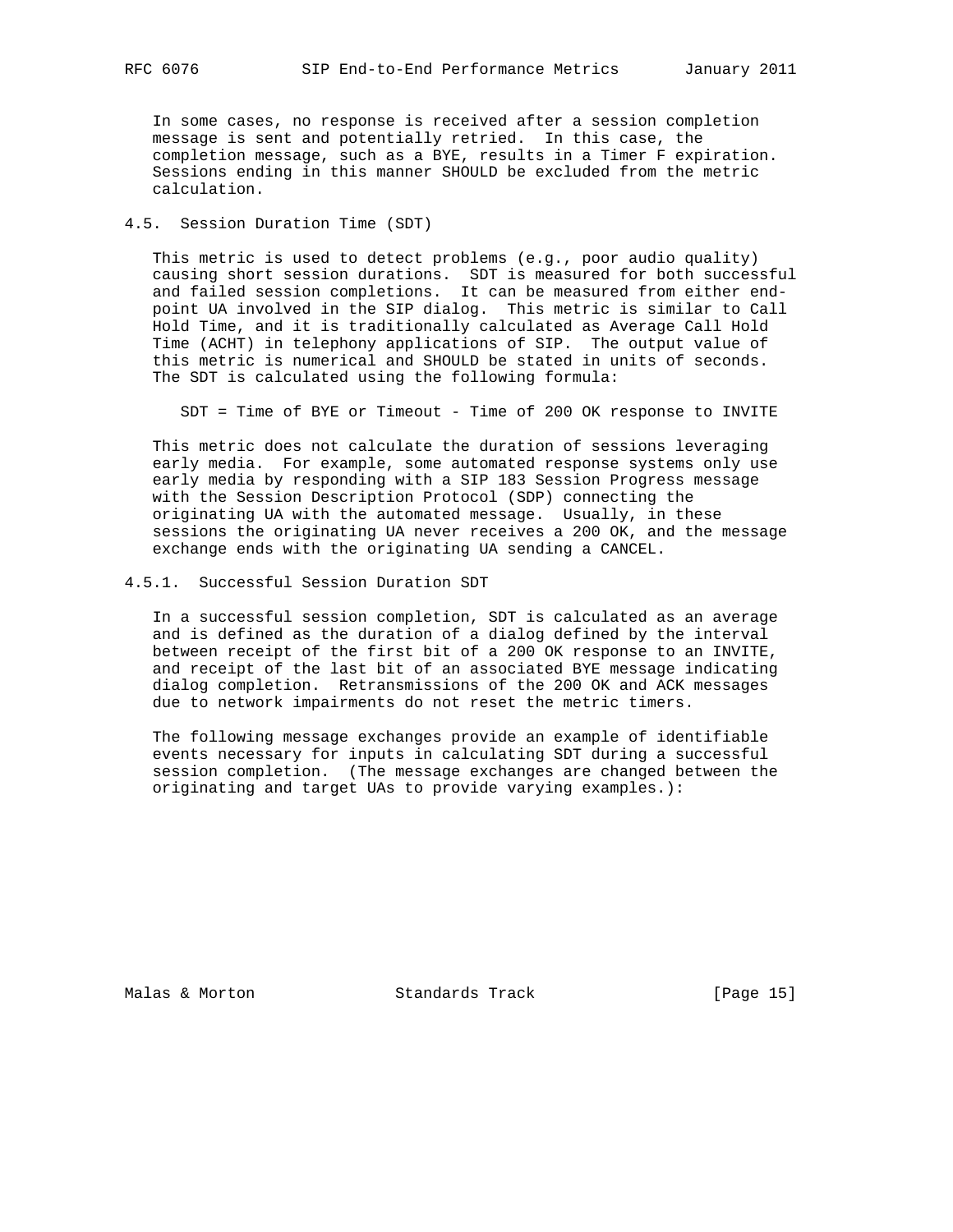Measuring SDT at the originating UA (UA1) -



 When measuring SDT at the target UA (UA2), it is defined by the interval between sending the first bit of a 200 OK response to an INVITE, and receipt of the last bit of an associated BYE message indicating dialog completion. If UA2 initiates the BYE, then it is defined by the interval between sending the first bit of a 200 OK response to an INVITE, and sending the first bit of an associated BYE message indicating dialog completion. This is illustrated in the following example message exchange:



Malas & Morton **Standards Track** [Page 16]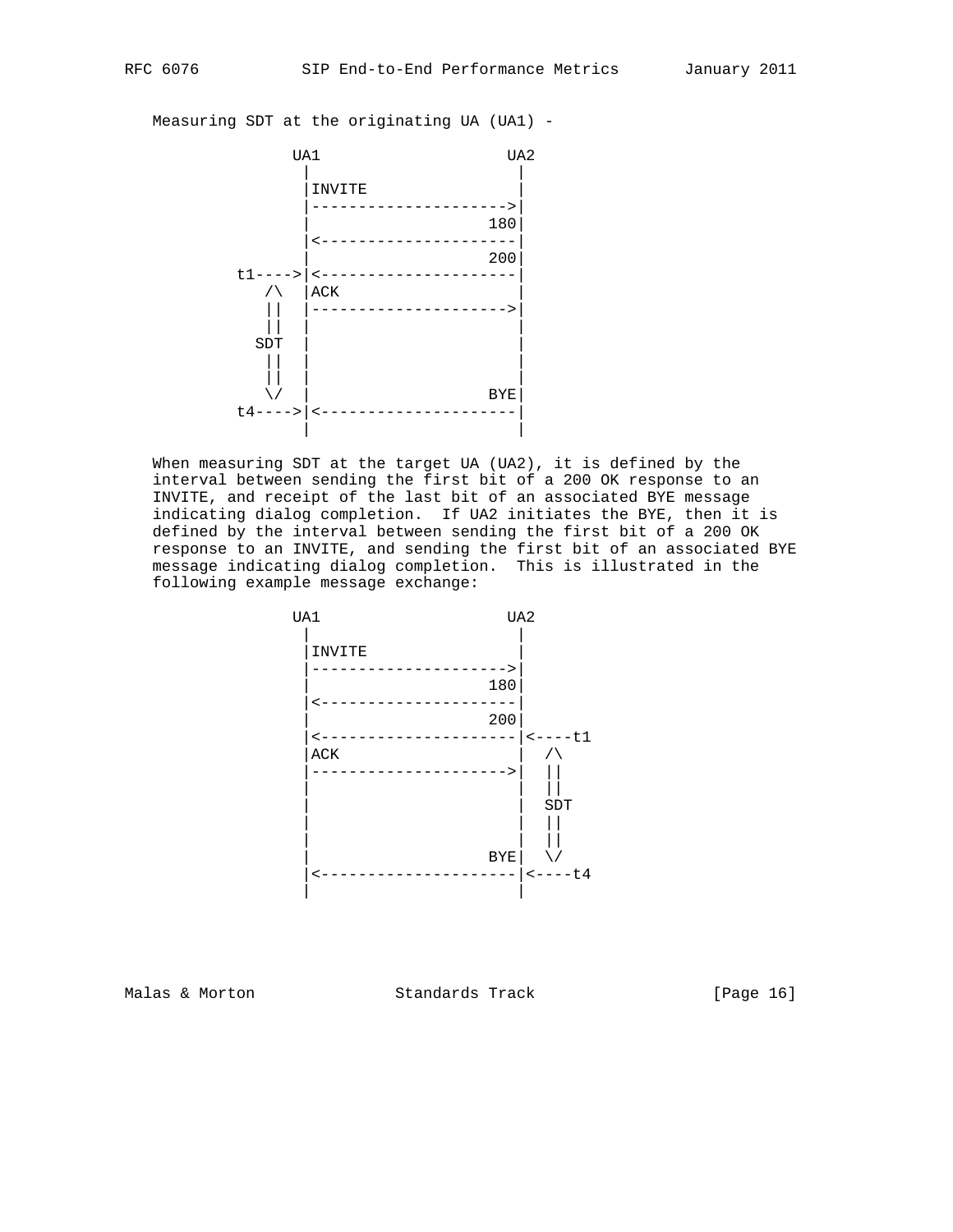(In these two examples, t1 is the same even if either UA receives the BYE instead of sending it.)

4.5.2. Failed Session Completion SDT

 In some cases, no response is received after a session completion message is sent and potentially retried. In this case, SDT is defined as the interval between receiving the first bit of a 200 OK response to an INVITE, and the resulting Timer F expiration. The following message exchanges provide an example of identifiable events necessary for inputs in calculating SDT during a failed session completion attempt:

Measuring SDT at the originating UA (UA1) -



 When measuring SDT at UA2, SDT is defined as the interval between sending the first bit of a 200 OK response to an INVITE, and the resulting Timer F expiration. This is illustrated in the following example message exchange:

Malas & Morton **Standards Track** [Page 17]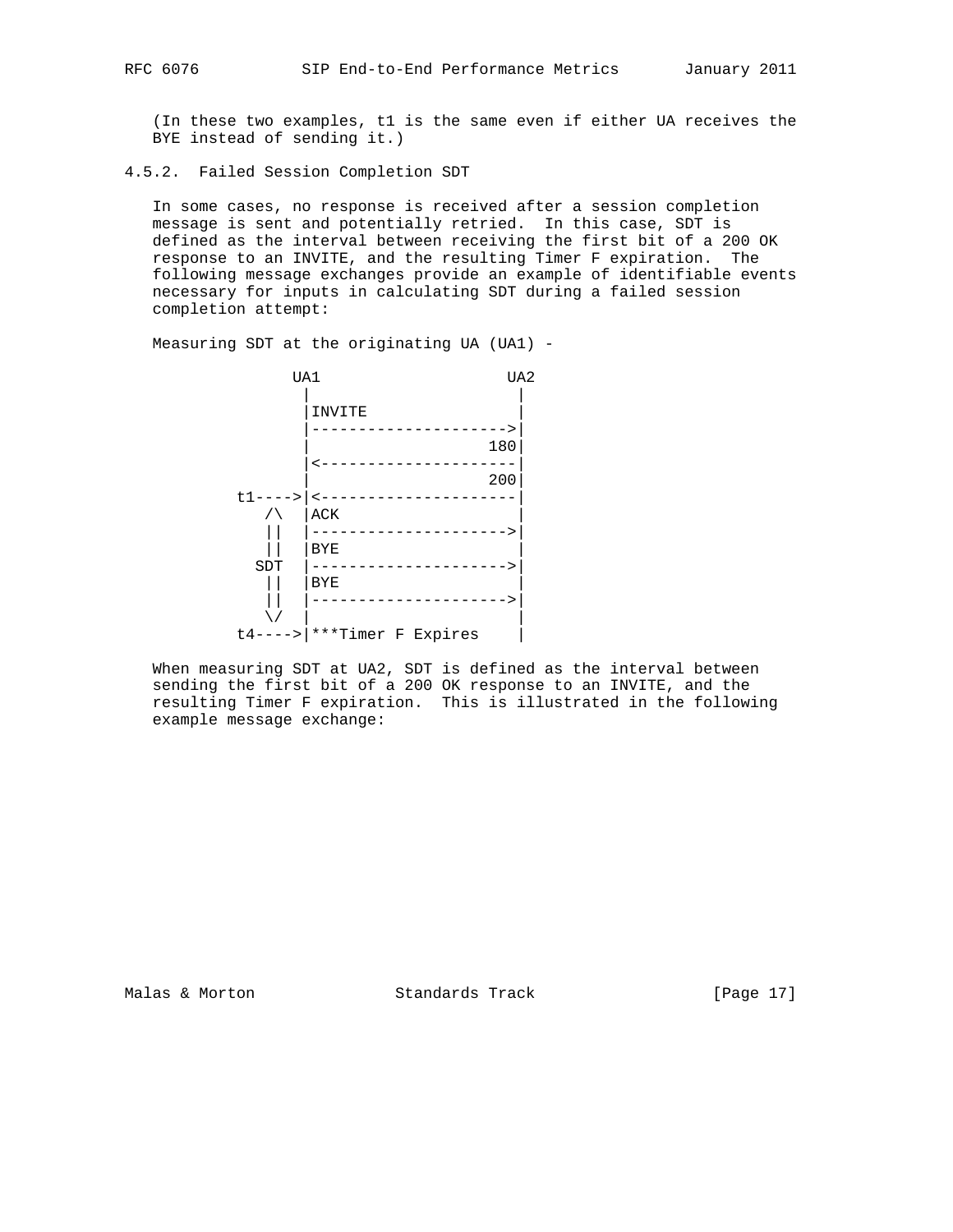

 Note that in the presence of message loss and retransmission, the value of this metric measured at UA1 may differ from the value measured at UA2 up to the value of Timer F.

4.6. Session Establishment Ratio (SER)

 This metric is used to detect the ability of a terminating UA or downstream proxy to successfully establish sessions per new session INVITE requests. SER is defined as the ratio of the number of new session INVITE requests resulting in a 200 OK response, to the total number of attempted INVITE requests less INVITE requests resulting in a 3XX response. This metric is similar to the Answer Seizure Ratio (ASR) defined in [E.411]. It is measured at the originating UA only. The output value of this metric is numerical and SHOULD be adjusted to indicate a percentage of successfully established sessions. The SER is calculated using the following formula:

 # of INVITE Requests w/ associated 200 OK SER = --------------------------------------------------------- x 100 (Total # of INVITE Requests) - (# of INVITE Requests w/ 3XX Response)

 The following message exchange provides an example of identifiable events necessary for inputs in determining session establishment as described above:

Malas & Morton Standards Track [Page 18]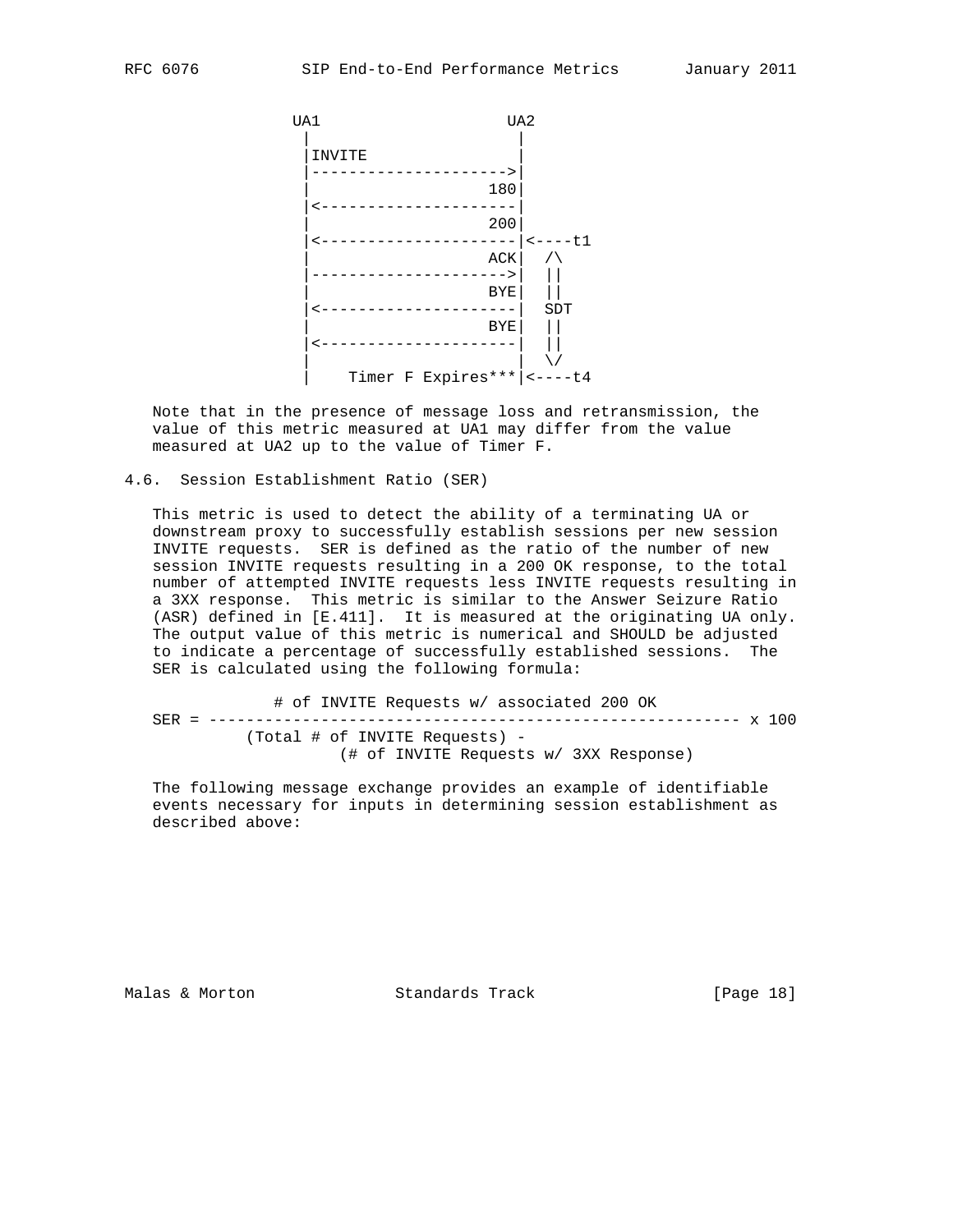



 The following is an example message exchange including a SIP 302 Redirect response.



## 4.7. Session Establishment Effectiveness Ratio (SEER)

 This metric is complimentary to SER, but is intended to exclude the potential effects of an individual user of the target UA from the metric. SEER is defined as the ratio of the number of INVITE requests resulting in a 200 OK response and INVITE requests resulting in a 480, 486, 600, or 603; to the total number of attempted INVITE requests less INVITE requests resulting in a 3XX response. The response codes 480, 486, 600, and 603 were chosen because they clearly indicate the effect of an individual user of the UA. It is possible an individual user could cause a negative effect on the UA. For example, they may have misconfigured the UA, causing a response code not directly related to an SSP, but this cannot be easily determined from an intermediary B2BUA somewhere between the

Malas & Morton **Standards Track** [Page 19]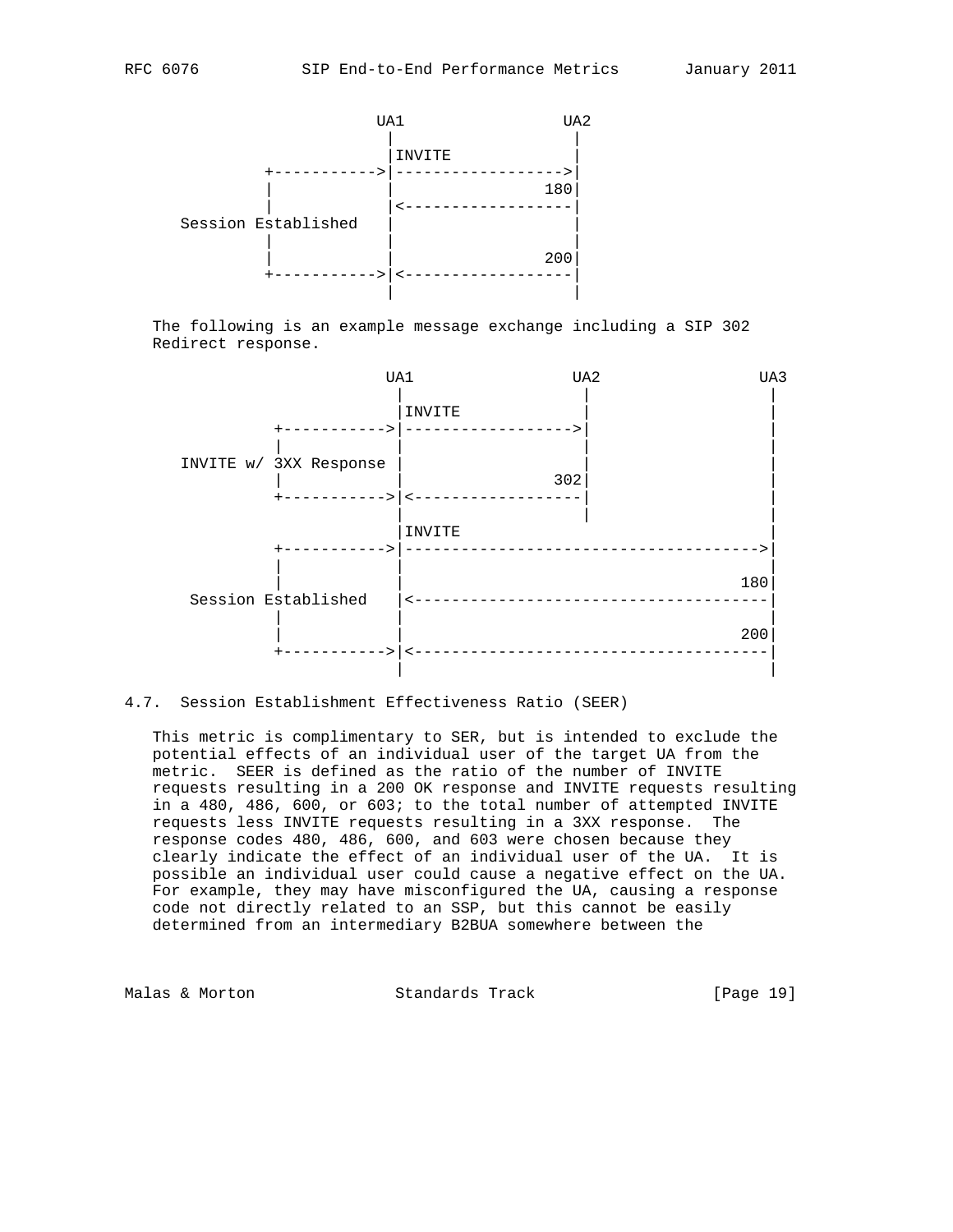originating and terminating UAs. With this in consideration, response codes such as 401, 407, and 420 (not an exhaustive list) were not included in the numerator of the metric. This metric is similar to the Network Effectiveness Ratio (NER) defined in [E.411]. It is measured at the originating UA only. The output value of this metric is numerical and SHOULD be adjusted to indicate a percentage of successfully established sessions less common UAS failures.

The SEER is calculated using the following formula:

SEER =

 # of INVITE Requests w/ associated 200, 480, 486, 600, or 603 ------------------------------------------------------------- x 100 (Total # of INVITE Requests) - (# of INVITE Requests w/ 3XX Response)

Reference the example flows in Section 4.6.

4.8. Ineffective Session Attempts (ISAs)

 Ineffective session attempts occur when a proxy or agent internally releases a setup request with a failed or overloaded condition. This metric is similar to Ineffective Machine Attempts (IMAs) in telephony applications of SIP, and was adopted from Telcordia GR-512-CORE [GR-512]. The output value of this metric is numerical and SHOULD be adjusted to indicate a percentage of ineffective session attempts. The following failure responses provide a guideline for this criterion:

- o 408 Request Timeout
- o 500 Server Internal Error
- o 503 Service Unavailable
- o 504 Server Time-out

 This set was derived in a similar manner as described in Section 4.7. In addition, 408 failure responses may indicate an overloaded state with a downstream element; however, there are situations other than overload that may cause an increase in 408 responses.

 This metric is calculated as a percentage of total session setup requests. The ISA percentage is calculated using the following formula:

Malas & Morton Standards Track [Page 20]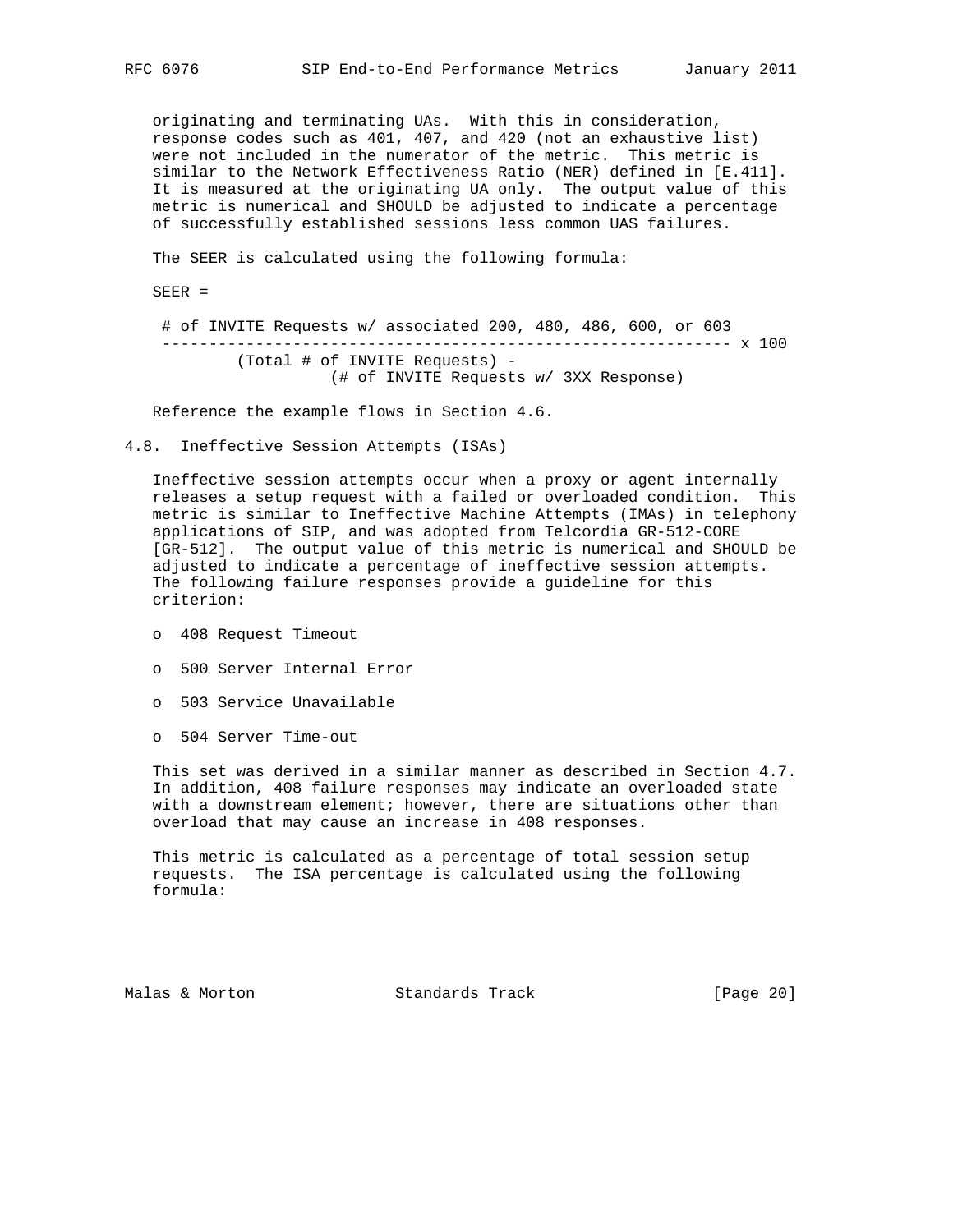## # of ISAs ISA % = ----------------------------- x 100 Total # of Session Requests

 The following dialog [RFC3665] provides an example describing message exchanges of an ineffective session attempt:



## 4.9. Session Completion Ratio (SCR)

 A session completion is defined as a SIP dialog, which completes without failing due to a lack of response from an intended proxy or UA. This metric is similar to the Call Completion Ratio (CCR) in telephony applications of SIP. The output value of this metric is numerical and SHOULD be adjusted to indicate a percentage of successfully completed sessions.

 This metric is calculated as a percentage of total sessions completed successfully. The SCR percentage is calculated using the following formula:

Malas & Morton **Standards Track** [Page 21]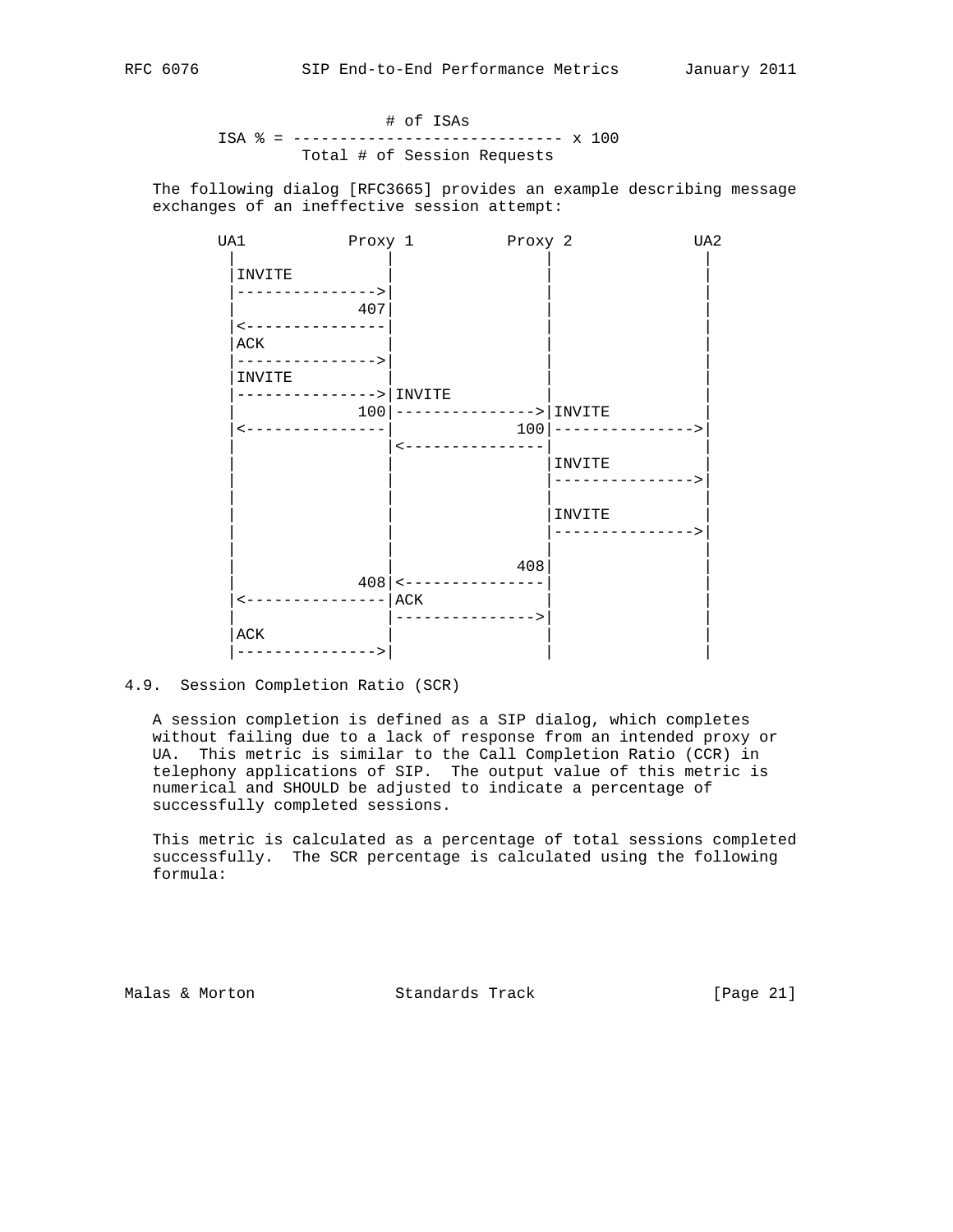# # of Successfully Completed Sessions SCR % = --------------------------------------- x 100 Total # of Session Requests

 The following dialog [RFC3665] provides an example describing the necessary message exchanges of a successful session completion:

| UA1                        | Proxy 1 |                                                    | Proxy 2 |                                      | UA <sub>2</sub> |
|----------------------------|---------|----------------------------------------------------|---------|--------------------------------------|-----------------|
| INVITE                     |         |                                                    |         |                                      |                 |
| ------------->             | 407     |                                                    |         |                                      |                 |
| <---------------<br>ACK    |         |                                                    |         |                                      |                 |
| ---------------><br>INVITE |         |                                                    |         |                                      |                 |
| -------------->   INVITE   |         |                                                    |         |                                      |                 |
| <---------------           |         | $100$   ---------------->   INVITE                 |         | $100$   ---------------->            |                 |
|                            |         | <---------------                                   |         |                                      |                 |
|                            |         |                                                    |         | $180$   $\leftarrow$ --------------- | 180             |
| ----------------           |         | $180$   $\leftarrow$ - - - - - - - - - - - - - - - |         |                                      | 200             |
|                            |         |                                                    |         | $200$   <---------------             |                 |
| <---------------           |         | $200$   <---------------                           |         |                                      |                 |
| ACK                        |         |                                                    |         |                                      |                 |
| --------------->   ACK     |         | $ $ ---------------> $ $ ACK                       |         |                                      |                 |
|                            |         |                                                    |         | ________________                     |                 |
|                            |         | Both Way RTP Media                                 |         |                                      |                 |
|                            |         |                                                    |         |                                      | BYE             |
|                            |         |                                                    |         | BYE   <---------------               |                 |
| ---------------            |         | BYE   <---------------                             |         |                                      |                 |
| 200                        |         |                                                    |         |                                      |                 |
| -------------> 200         |         | --------------> 200                                |         |                                      |                 |
|                            |         |                                                    |         | ------------->                       |                 |
|                            |         |                                                    |         |                                      |                 |

Malas & Morton **Standards Track** [Page 22]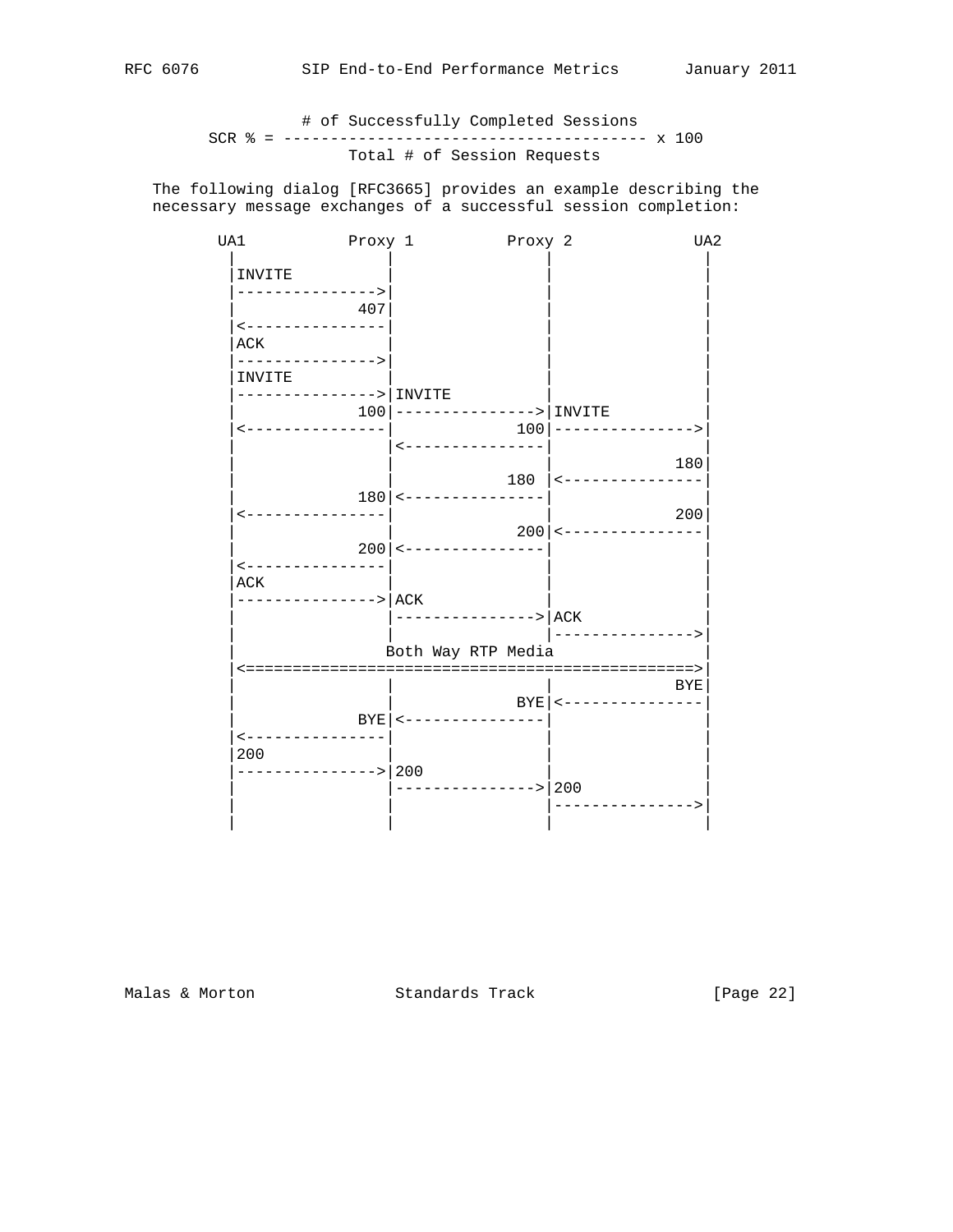- 5. Additional Considerations
- 5.1. Metric Correlations

 These metrics may be used to determine the performance of a domain and/or user. The following is an example subset of dimensions for providing further granularity per metric:

- o To "user"
- o From "user"
- o Bi-direction "user"
- o To "domain"
- o From "domain"
- o Bi-direction "domain"
- 5.2. Back-to-Back User Agent (B2BUA)

 A B2BUA may impact the ability to collect these metrics with an end to-end perspective. It is necessary to realize that a B2BUA may act as an originating UAC and terminating UAS, or it may act as a proxy. In some cases, it may be necessary to consider information collected from both sides of the B2BUA in order to determine the end-to-end perspective. In other cases, the B2BUA may act simply as a proxy allowing data to be derived as necessary for the input into any of the listed calculations.

5.3. Authorization and Authentication

 During the process of setting up a SIP dialog, various authentication methods may be utilized. These authentication methods will add to the duration as measured by the metrics, and the length of time will vary based on those methods. The failures of these authentication methods will also be captured by these metrics, since SIP is ultimately used to indicate the success or failure of the authorization and/or authentication attempt. The metrics in Section 3 are inclusive of the duration associated with this process, even if the method is external to SIP. This was included purposefully, due to its inherent impact on the protocol and the subsequent SIP dialogs.

Malas & Morton **Standards Track** [Page 23]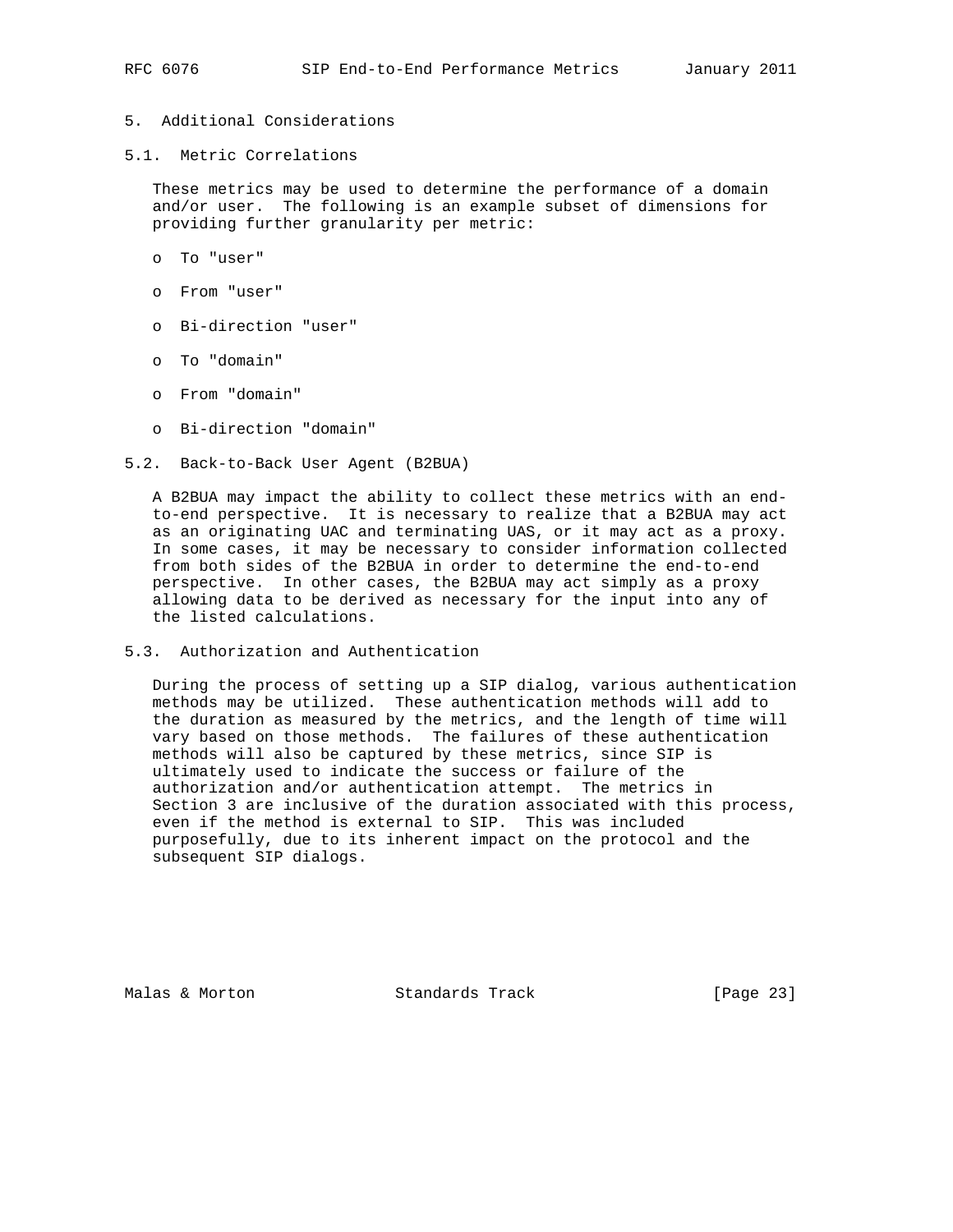## 5.4. Forking

 Forking SHOULD be considered when determining the messages associated with the input values for the described metrics. If all of the forked dialogs were used in the metric calculations, the numbers would skew dramatically. There are two different points of forking, and each MUST be considered. First, forking may occur at a proxy downstream from the UA that is being used for metric input values. The downstream proxy is responsible for forking a message. Then, this proxy will send provisional (e.g., 180) messages received from the requests and send the accepted (e.g., 200) response to the UA.

 Second, in the cases where the originating UA or proxy is forking the messages, then it MUST parse the message exchanges necessary for input into the metrics. For example, it MAY utilize the first INVITE or set of INVITE messages sent and the first accepted 200 OK. Tags will identify this dialog as distinct from the other 200 OK responses, which are acknowledged, and an immediate BYE is sent. The application responsible for capturing and/or understanding the input values MUST utilize these tags to distinguish between dialog requests.

 Note that if an INVITE is forked before reaching its destination, multiple early dialogs are likely, and multiple confirmed dialogs are possible (though unlikely). When this occurs, an SRD measurement should be taken for each dialog that is created (early or confirmed).

### 5.5. Data Collection

 The input necessary for these calculations may be collected in a number of different manners. It may be collected or retrieved from call detail records (CDRs) or raw signaling information generated by a proxy or UA. When using records, time synchronization MUST be considered between applicable elements.

 If these metrics are calculated at individual elements (such as proxies or endpoints) instead of by a centralized management system, and the individual elements use different measurement sample sizes, then the metrics reported for the same event at those elements may differ significantly.

 The information may also be transmitted through the use of network management protocols like the Simple Network Management Protocol (SNMP) and via future extensions to the SIP Management Information Base (MIB) modules [RFC4780], or through a potential undefined new performance metric event package [RFC3265] retrieved via SUBSCRIBE requests.

Malas & Morton Standards Track [Page 24]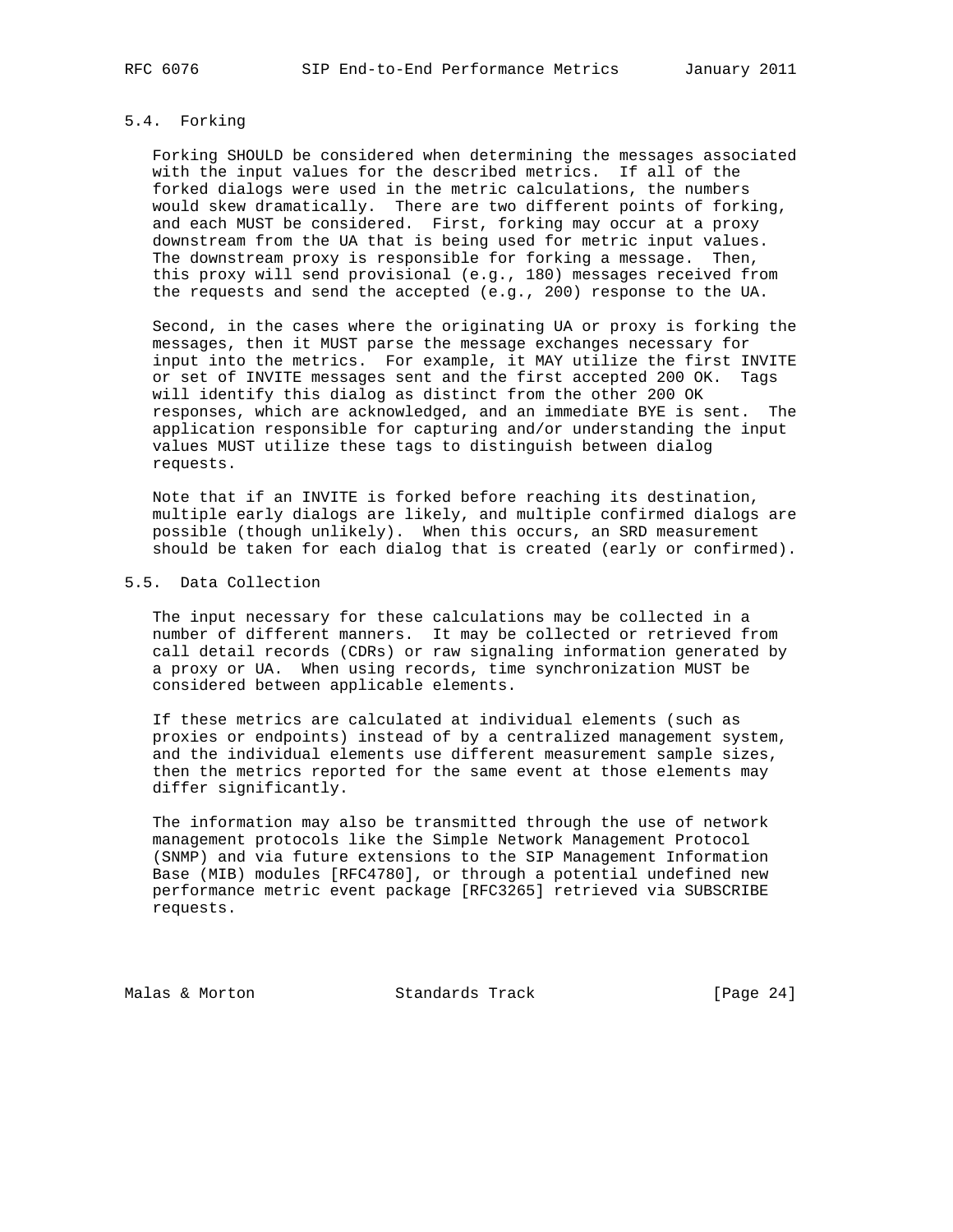Data may be collected for a sample of calls or all calls, and may also be derived from test call scenarios. These metrics are flexible based on the needs of the application.

 For consistency in calculation of the metrics, elements should expect to reveal event inputs for use by a centralized management system, which would calculate the metrics based on a varying set sample size of inputs received from elements compliant with this specification.

## 5.6. Testing Documentation

 In some cases, these metrics will be used to provide output values to signify the performance level of a specific SIP-based element. When using these metrics in a test environment, the environment MUST be accurately documented for the purposes of replicating any output values in future testing and/or validation.

### 6. Conclusions

 This document provides a description of common performance metrics and their defined use with SIP. The use of these metrics will provide a common viewpoint across all vendors, service providers, and users. These metrics will likely be utilized in production telephony SIP environments for providing input regarding Key Performance Indicators (KPI) and Service Level Agreement (SLA) indications; however, they may also be used for testing end-to-end SIP-based service environments.

7. Security Considerations

 Security should be considered in the aspect of securing the relative data utilized in providing input to the above calculations. All other aspects of security should be considered as described in RFC 3261 [RFC3261].

 Implementers of these metrics MUST realize that these metrics could be used to describe characteristics of customer and user usage patterns, and privacy should be considered when collecting, transporting, and storing them.

Malas & Morton **Standards Track** [Page 25]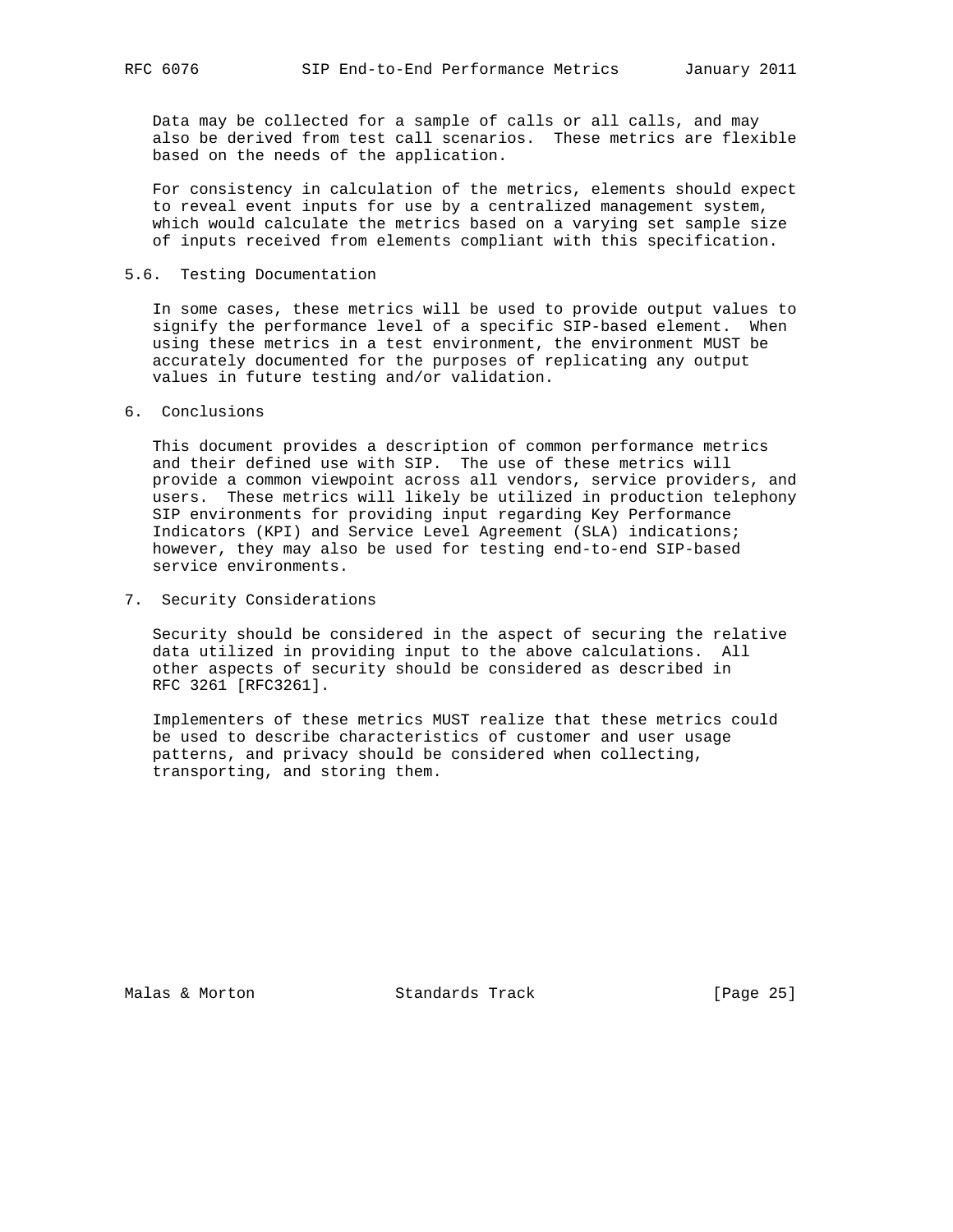#### 8. Contributors

The following people made substantial contributions to this work:

| Carol Davids       | Illinois Institute of Technology |
|--------------------|----------------------------------|
| Marian Delkinov    | Ericsson                         |
| Adam Uzelac        | Global Crossing                  |
| Jean-Francois Mule | CableLabs                        |
| Rich Terpstra      | Level 3 Communications           |

9. Acknowledgements

 We would like to thank Robert Sparks, John Hearty, and Dean Bayless for their efforts in reviewing the document and providing insight regarding clarification of certain aspects described throughout the document. We also thank Dan Romascanu for his insightful comments and Vijay Gurbani for agreeing to perform the role of document shepherd.

- 10. References
- 10.1. Normative References
	- [RFC2119] Bradner, S., "Key words for use in RFCs to Indicate Requirement Levels", BCP 14, RFC 2119, March 1997.
	- [RFC3261] Rosenberg, J., Schulzrinne, H., Camarillo, G., Johnston, A., Peterson, J., Sparks, R., Handley, M., and E. Schooler, "SIP: Session Initiation Protocol", RFC 3261, June 2002.
	- [RFC3262] Rosenberg, J. and H. Schulzrinne, "Reliability of Provisional Responses in Session Initiation Protocol (SIP)", RFC 3262, June 2002.
	- [RFC3265] Roach, A., "Session Initiation Protocol (SIP)-Specific Event Notification", RFC 3265, June 2002.
	- [RFC3665] Johnston, A., Donovan, S., Sparks, R., Cunningham, C., and K. Summers, "Session Initiation Protocol (SIP) Basic Call Flow Examples", BCP 75, RFC 3665, December 2003.
	- [RFC4780] Lingle, K., Mule, J-F., Maeng, J., and D. Walker, "Management Information Base for the Session Initiation Protocol (SIP)", RFC 4780, April 2007.

Malas & Morton **Standards Track** [Page 26]